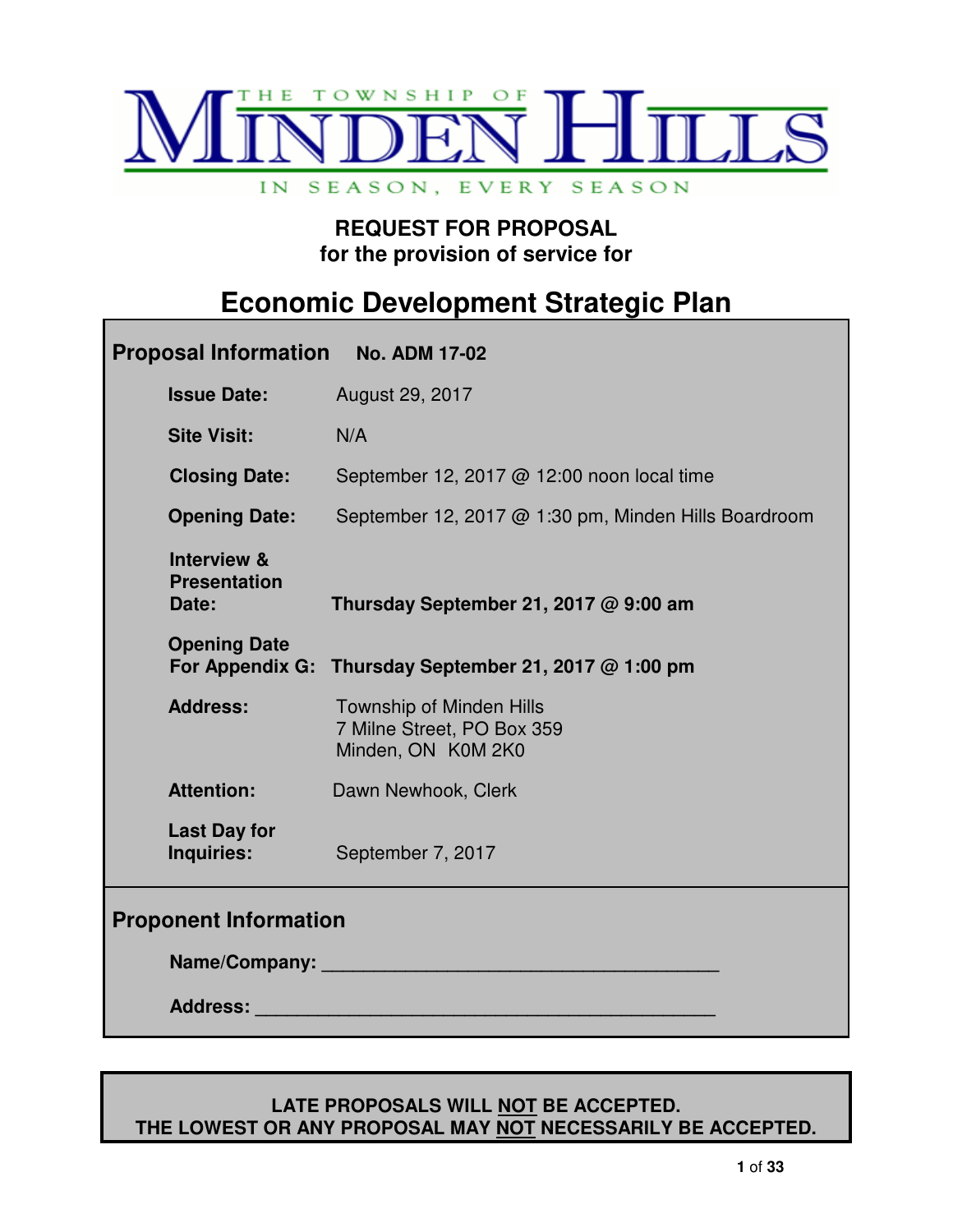# **TABLE OF CONTENTS**

| 1.1<br>1.2<br>1.3<br>1.4<br>1.5<br>1.6<br>1.7<br>1.8<br>1.9<br>1.10<br>1.11<br>1.12<br>1.13<br>1.14<br>1.15<br>1.16<br>1.17<br>1.18<br>1.19<br>1.20<br>1.21<br>1.22<br>1.23<br>1.24<br>1.25<br>1.26<br>1.27 | <b>Proposal Handling</b><br><b>Proposal Submission Manadatory Requirements</b><br><b>Definitions</b><br><b>Proposal Closing</b><br><b>Proposal Opening</b><br>Withdrawal or Alteration of Proposals<br><b>Examination of Proposal Documents</b><br>Omissions, Discrepancies and Interpretations<br>Addenda<br>Acceptance or Rejection of Proposal<br><b>Proposal Award Procedures</b><br>Indemnification<br>Ability and Experience of Proponent<br><b>Variation of Quantities</b><br>Occupational Health & Safety<br>Workplace Safety Insurance Board (WSIB)<br><b>Insurance Requirements</b><br><b>Limited Liabilities</b><br><b>Proponent Expense</b><br>Protection of Work & Property<br><b>Regulation Compliance and Legislation</b><br>Accessibility<br>Agreement<br><b>Assignment of Contract</b><br><b>Cancellation of Contract</b><br><b>Conflict of Interest</b><br><b>Governing Laws</b> |
|-------------------------------------------------------------------------------------------------------------------------------------------------------------------------------------------------------------|----------------------------------------------------------------------------------------------------------------------------------------------------------------------------------------------------------------------------------------------------------------------------------------------------------------------------------------------------------------------------------------------------------------------------------------------------------------------------------------------------------------------------------------------------------------------------------------------------------------------------------------------------------------------------------------------------------------------------------------------------------------------------------------------------------------------------------------------------------------------------------------------------|
| 1.28<br>1.29                                                                                                                                                                                                | Freedom of Information<br>Proposal Package Submissions Information Release to Other Proponents                                                                                                                                                                                                                                                                                                                                                                                                                                                                                                                                                                                                                                                                                                                                                                                                     |
|                                                                                                                                                                                                             | <b>SECTION 2 - SPECIFIC CONDITIONS</b><br>14                                                                                                                                                                                                                                                                                                                                                                                                                                                                                                                                                                                                                                                                                                                                                                                                                                                       |
| 2.1<br>2.2<br>2.3<br>2.4<br>2.5<br>2.6<br>2.7                                                                                                                                                               | Award<br><b>Multiple Submissions</b><br>Harmonized Sales Tax (HST)<br>Warranty<br><b>Terms of Payment</b><br><b>Proposal Selection</b><br>Inquiries                                                                                                                                                                                                                                                                                                                                                                                                                                                                                                                                                                                                                                                                                                                                                |
|                                                                                                                                                                                                             | 18                                                                                                                                                                                                                                                                                                                                                                                                                                                                                                                                                                                                                                                                                                                                                                                                                                                                                                 |
|                                                                                                                                                                                                             | 3.1 Overview<br>3.2 Proposal Requirements                                                                                                                                                                                                                                                                                                                                                                                                                                                                                                                                                                                                                                                                                                                                                                                                                                                          |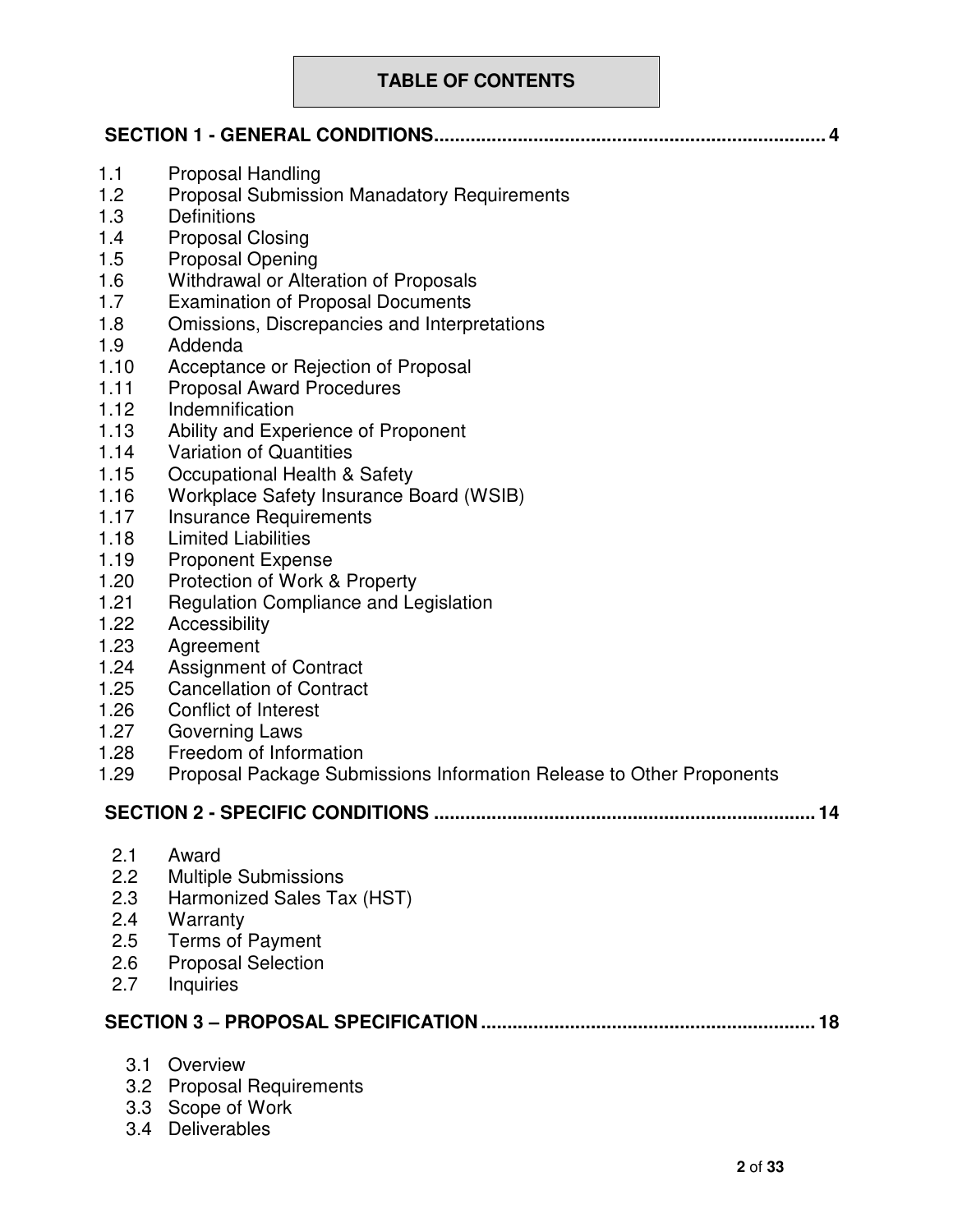- 3.5 Proponent Responsibilities
- 3.6 Township Responsibilities
- 3.7 Pricing Requirements
- 3.8 Site Visit
- 3.9 General Instructions

## **MANDATORY APPENDICES**

| <b>APPENDIX A</b> |
|-------------------|
| <b>APPENDIX B</b> |
| <b>APPENDIX C</b> |
| <b>APPENDIX D</b> |
| <b>APPENDIX E</b> |
| <b>APPENDIX F</b> |
| <b>APPENDIX G</b> |
| <b>Appendix H</b> |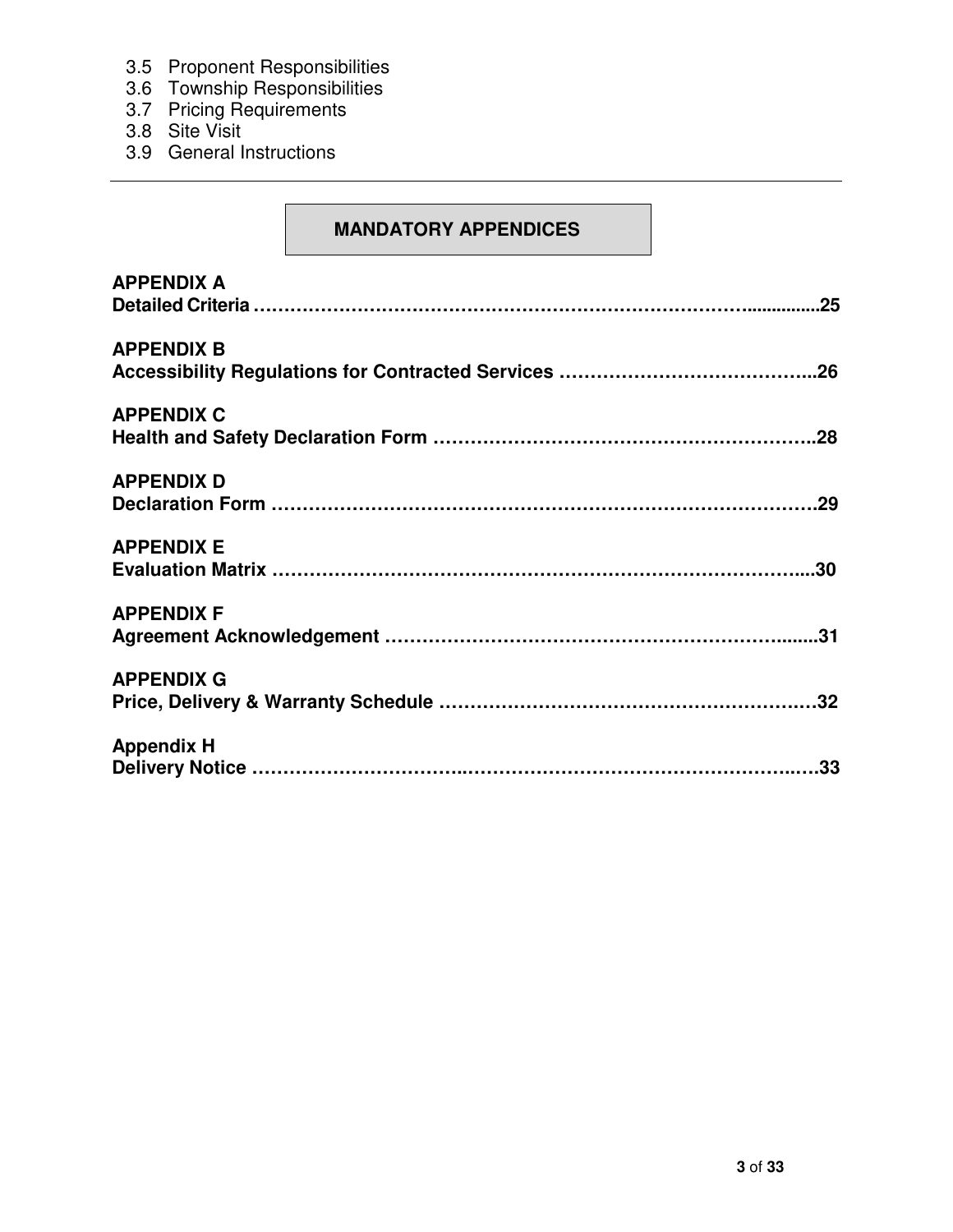# **1.0 GENERAL CONDITIONS**

#### **1.1 Proposal Handling**

The handling of the Proposal document(s) will be in accordance with the Township of Minden Hills Policy No. 17 governing the procurements of goods and services, and this Proposal document.

#### **1.2 Proposal Submission Mandatory Requirements**

All Proposals must be completed in hard copy and submissions **must include all Appendices attached to the RFT document**. All entries shall be clear, legible, in a non-erasable medium and signed (where applicable). Entries must be made for unit price, lump sum, extensions and totals as appropriate. All items shall be tendered according to instructions contained within the Proposal Documents.

 Appendix A - Detailed Criteria Appendix B – Accessibility Regulations for Contracted Services Appendix C - Health & Safety Declaration Appendix D - Declaration Form Appendix E - Evaluation Matrix Appendix F - Agreement Acknowledgement Appendix G – Price, Detail and Warranty Schedule Appendix H –Delivery Notice

Proposals must be submitted in a sealed envelope with Appendix H - Delivery Notice, completed and affixed to the outside. Proposals can be submitted by mail, placed in the municipal drop box located at the Administration building, hand delivered to the front counter of the Finance Department, or the 2<sup>nd</sup> floor front counter.

**Appendix G** – Price, Delivery and Warranty Schedule **must** be included as part of the Proposal, **in a separate, sealed envelope, with the Name of the Proponent and the title "Appendix G – Price, Detail & Warranty"** clearly written on the envelope and addressed to: Shannon Prentice, Deputy Clerk/Administrative Assistant.

Submissions received after the official closing time will not be considered during the selection process.

Submissions must consist of a minimum of One (1) hard copy, **Four (4) hardcopies are preferred**.

Electronically transmitted submissions (**facsimile, e-mail, etc.**) will not be accepted for this Proposal. The Proponent may include one of the following approved formats with their hardcopy submission:

- Secure USB Stick/Key
- CD

It is the responsibility of the Proponent to ensure they comply with this procedure. The Township is not responsible for submissions which are not properly marked and/or delivered to any other location, other than that specified herein.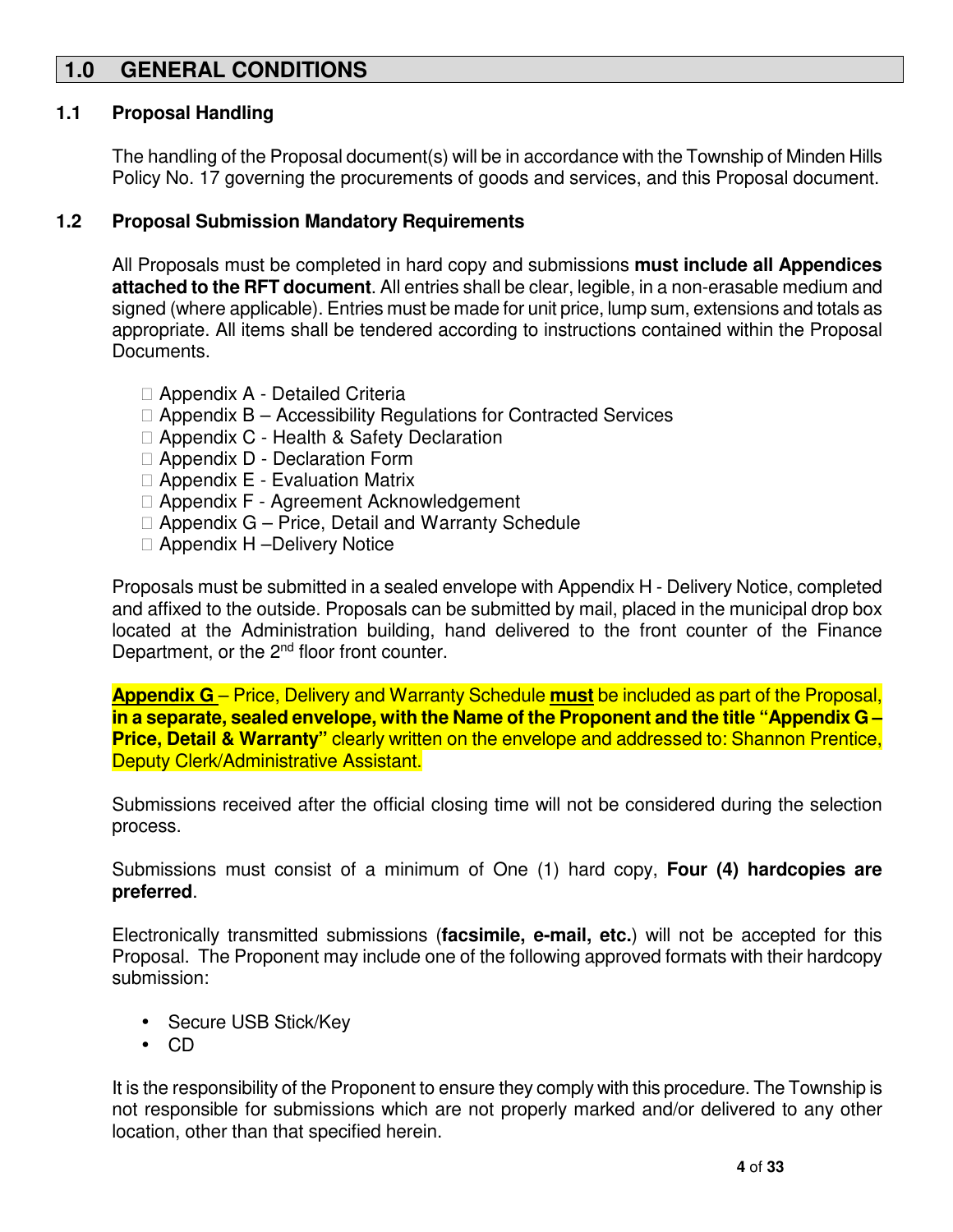Proposals that are not submitted in the requested format or are incomplete, conditional, illegible or obscure, or that contain additions not called for, reservations, erasures, alterations incorrectly submitted, or irregularities of any kind may be rejected as per the Township's Procurement Policy.

## **1.3 Definitions:**

**"Proponent/Consultant"** Refers to any eligible entity providing a Proposal.

**"Corporation/Owner/Township"** Refers to the Township of Minden Hills.

**"Form of Proposal/Proposal"** Refers to this document and its processes.

**"Successful Proponent"** Refers, in the event of an award, to the selected Proponent.

## **1.4 Proposal Closing**

Proposals must be received by the Township of Minden Hills on/before **12:00 noon local time on September 12, 2017.** 

In the event that an emergency, staff labour disruption or inclement weather forces the suspension of services of the Township, by closing of the office, the Request for Proposal shall become due on the next business day at 12:00 noon, local time, after the original closing date and time.

A Proposal received prior to suspension of services (closing of the office) may be withdrawn and replaced by a new Proposal Package submission and due before the amended closing date and time. Call 705-286-1260 ext. 313 for information in the event of a suspension of service for any additional information.

#### **1.5 Proposal Opening**

A public opening will be held in the Township Administration Office at 7 Milne Street in Minden 2<sup>nd</sup> floor boardroom, on September 12, 2017, at 12:30 pm, **excluding Appendix G – Price, Delivery & Warranty Schedule**.

In the event that an emergency, staff labour disruption or inclement weather forces the suspension of services of the Township, by closing of the office, the Request for Proposal Opening shall be rescheduled for an alternate date. All Proponents shall be notified via email as provided on Appendix H – Delivery Notice.

Presentations for the short listed Respondents will be held in the Township Administration Office at 7 Milne Street in Minden, 2nd floor boardroom, on **Thursday, September 21, 2017 commencing at 9:00 a.m.** 

A public opening of Appendix G – Price, Details & Warranty Schedule will be held in the Township Administration Office at 7 Milne Street in Minden, 2<sup>nd</sup> floor boardroom, on Thursday, September **21** at **1:00 pm**.

In the event that an emergency, staff labour disruption or inclement weather forces the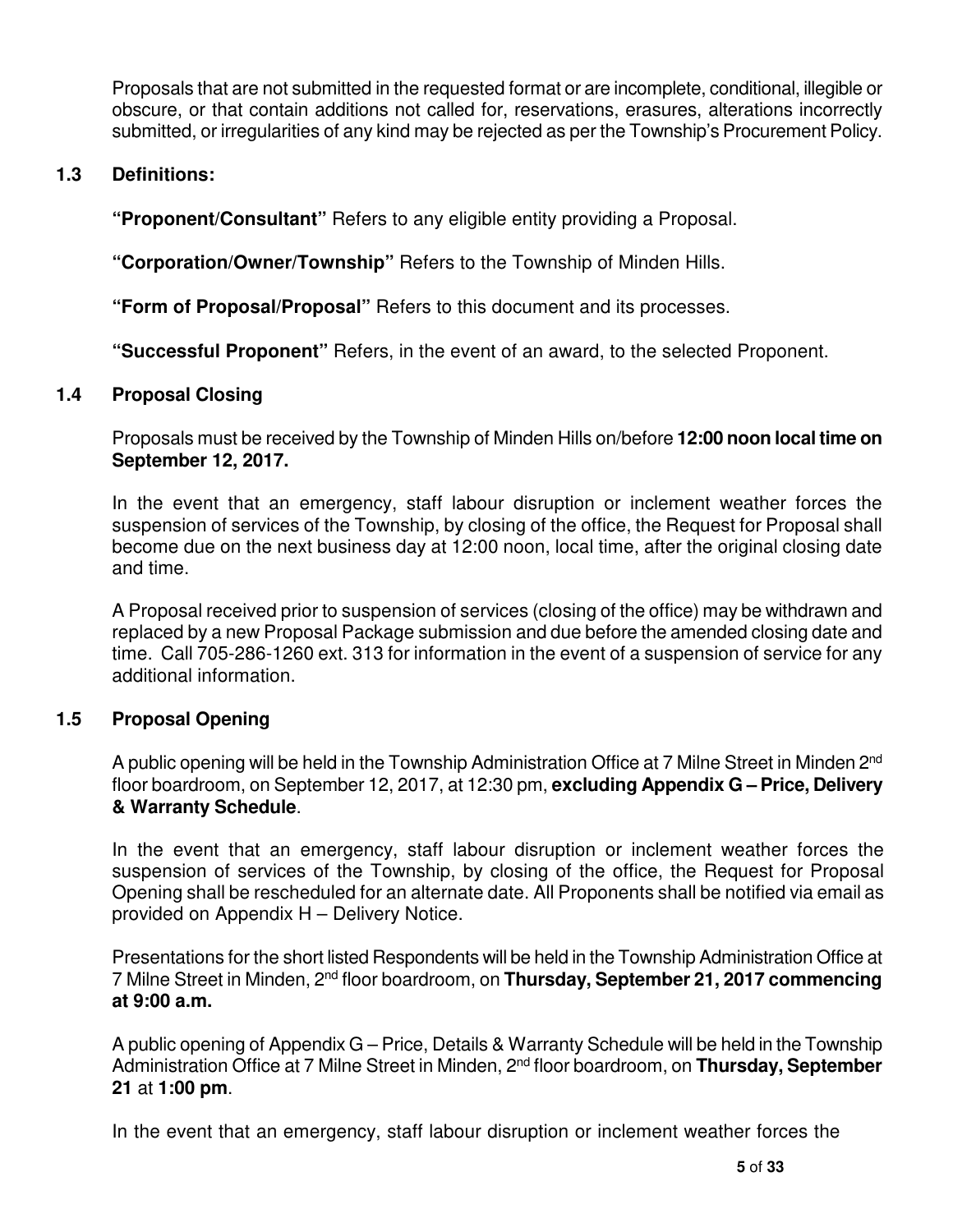suspension of services of the Township, by closing of the office, the Request for Proposal Presentations and Opening of Appendix G shall be rescheduled for an alternate date. All Proponents shall be notified via email as provided on Appendix H – Delivery Notice.

The Successful Bidder will be notified when Council considers the Proposal results at their Regular Council meeting scheduled for October 26, 2017 or within 3 business days from receiving council approval, whichever is shortest.

## **1.6 Withdrawal or Alteration of Proposals**

A Proponent who has submitted a Proposal may submit a further Proposal at any time up to the specified time and date for the Proposal closing. The last Proposal received shall supersede and invalidate all Proposals previously submitted by that Proponent for this contract.

A Proponent may withdraw or alter the Proposal at any time up to the specified time and date for Proposal closing by submitting a letter bearing the Proponent's signature to the authorized representative who will mark thereon the time and date of receipt and will place the letter in the Proposal box. The Proponent's name and the contract number shall be shown on the envelope containing such letter. Emails, facsimiles (faxes), or telephone calls will not be accepted.

Proposals withdrawn under this procedure cannot be reinstated.

## **1.7 Examination of Proposal Documents**

Each Proponent must satisfy himself/herself by a personal study of the Proposal documents, by calculations, and by personal inspection of the site, respecting the conditions existing or likely to exist in connection with the proposed goods/services. There will be no consideration of any claim, after submission of Proposals, that there is a misunderstanding with respect to the conditions imposed by this request for Proposal.

Prices bid must include all incidental costs and the Proponent must be satisfied as to the full requirements of the Proposal. No extra work will be entertained without prior Township approval. Should the Proponent require more information or clarification on any point, it must be obtained prior to the submission of the Proposal.

## **1.8 Omissions, Discrepancies and Interpretations**

Should a Proponent find omissions from or discrepancies in any of the Proposal Documents, or should the Proponent be in doubt as to the meaning of any part of such documents, the Proponent should notify the designated person and office without delay. If the designated person considers that a correction, explanation or interpretation is necessary or desirable, an addendum will be issued to all who have received Proposal Documents.

No oral explanation or interpretation will modify any of the requirements or provisions of the Proposal Documents.

#### **1.9 Addenda**

If required by the Township, addenda will be distributed to all Proponents registered as a document taker for this bid. Addenda will be distributed using the latest contact information as provided by the Proponent. It is the Proponent's responsibility to notify the Township of any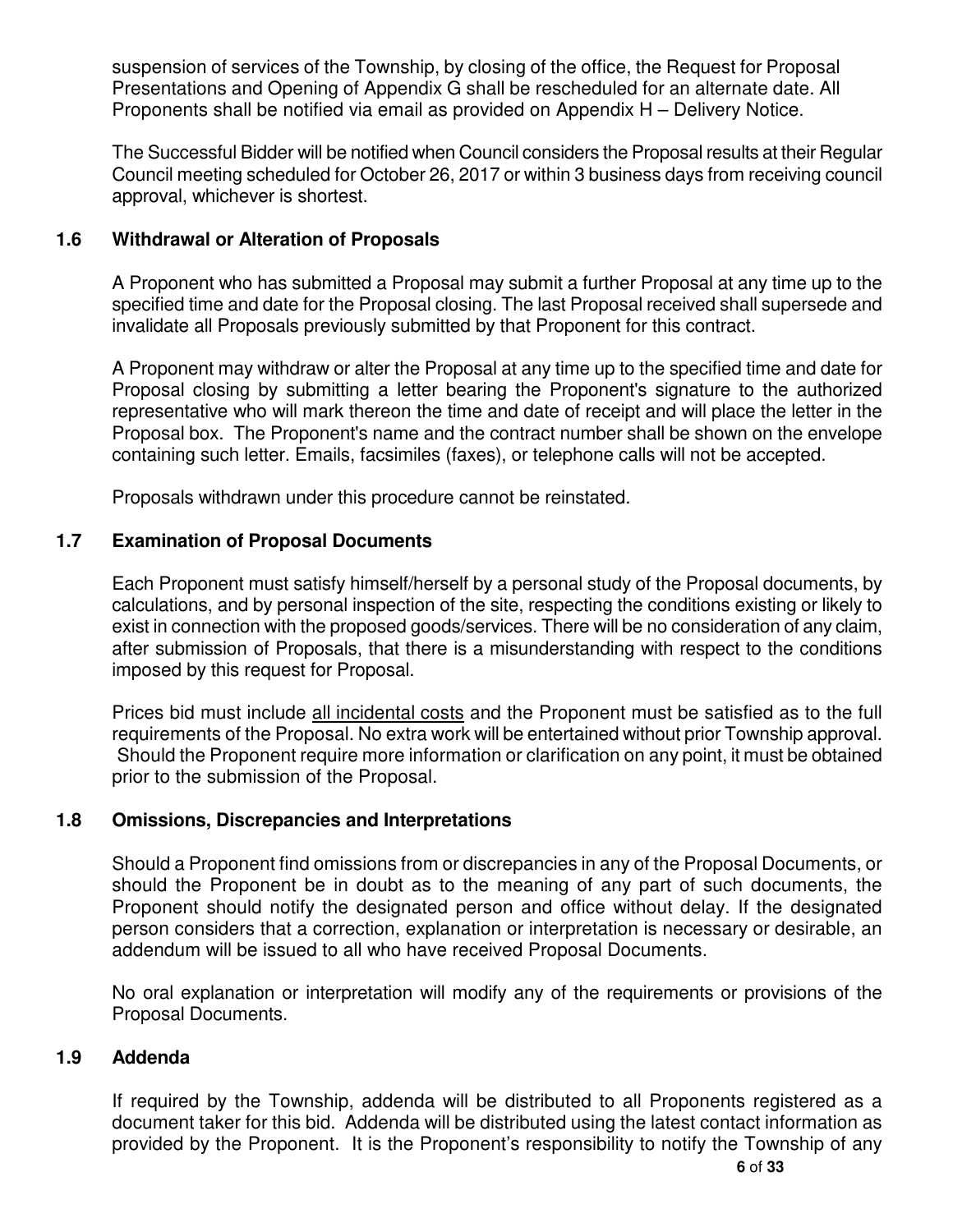changes to their contact information. If the Proposal was acquired via the Township website it is the Proponent's responsibility to check the Township website at www.mindenhills.ca for addenda. It is the Proponent's ultimate responsibility to ensure all addenda have been received.

All Proponents should check the Township website or contact the Township directly as per section 2.7 – Inquiries, prior to submitting their Proposal.

Proponents are required to acknowledge receipt of all addenda by signing the Acknowledgement of Receipt included on the addenda Form. Failure to submit all addenda unless otherwise directed on the addenda form, **will constitute an automatic rejection**.

## **1.10 Acceptance or Rejection of Proposal**

The Township reserves the right to reject any or all Proposals and to waive formalities as the interests of the Township may require without stating reasons therefore. Notwithstanding and without restricting the generality of the statement immediately above, the Township shall not be required to award and accept a Proposal:

- a) When the Proposal is incomplete, obscure, irregular, unrealistic or non-compliant;
- b) Based on the Proponent's past performance with the Township;
- c) When only one (1) proposal has been received as a result of the Proposal call;
- d) Where the lowest responsive and responsible Proponent substantially exceeds the estimated cost of the goods/service;
- e) When all Proposals received fail to comply with the specifications or Proposal terms and conditions;
- f) Where a change in the scope of work or specifications is required the lowest or any Proposal will not necessarily be accepted. The acceptance of a Proposal will be contingent upon an acceptable record of ability, experience and previous performance.

The Township shall not be responsible for any liabilities, costs, expenses, loss or damage incurred, sustained or suffered by any Proponent by reason of the acceptance or the nonacceptance by the Township of any Proposal or by reason of any delay in the acceptance of a Proposal except as provided in the Proposal document.

Each Proposal shall be open for acceptance by the Township for a period of **sixty (60)** calendar days following the date of closing.

Where the Proposal document does not state a definite delivery/work schedule and a submitted Proposal is based on an unreasonable delivery/work schedule, the Proposal may be rejected.

#### **1.11 Proposal Award Procedures**

Unless stated otherwise the following procedures will apply:

The Township will notify the Successful Proponent that their Proposal has been accepted, within **sixty (60)** calendar days of the Proposal closing or within 3 business days from receiving council approval, whichever is shortest.

Notice of acceptance of Proposal will be by telephone, email and/or by written notice. Proponent shall confirm acknowledgement of awarded Proposal notice.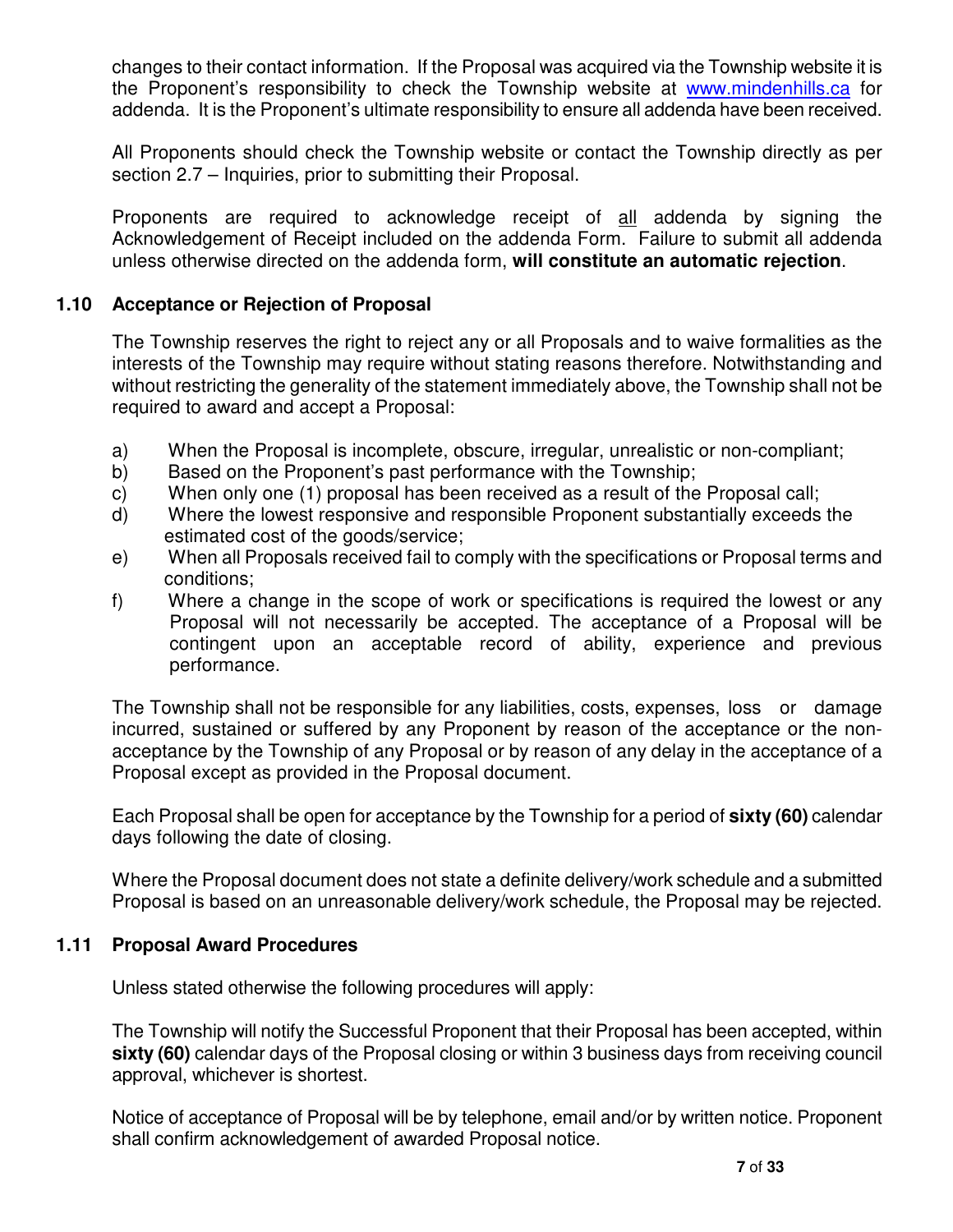Immediately after acceptance of the Proposal by the Township, the Successful Proponent shall provide the Township with any required documents within **ten (10)** calendar days of the date of notification of award or as otherwise specified in this Proposal document or by the Township.

Commencement and completion dates may be altered if mutually agreed to by the Clerk, or designate, of the Township of Minden Hills and the Successful Proponent.

## **1.12 Indemnification**

The Successful Respondent shall indemnify and hold harmless The Township, its officers, council members, partners, agents and employees from and against all actions, claims, demands, losses, costs, damages, suits or proceedings whatsoever which may be brought against or made upon The Township and against all loss, liability, judgments, claims, suits, demands or expenses which The Township may sustain, suffer or be put to resulting from or arising out of the Successful Proponents' failure to exercise reasonable care, skill or diligence or omissions in the performance or rendering of any work or service required hereunder to be performed or rendered by the Successful Proponent, its agents, officials and employees.

## **1.13 Ability and Experience of Proponent**

It is not the purpose of the Township of Minden Hills to award this contract to any Proponent who does not furnish satisfactory evidence of possessing the ability and experience in this class of work and sufficient capital and plant resources to ensure acceptable performance and completion of the Proposal.

The following criteria will be utilized by the Township, through references provided to determine whether a Proponent is qualified to undertake the award;

- The Proponent's ability and agreement to supply the goods/services.
- The Proponent's ability to work effectively with the Townships' staff and other representatives.
- The Proponent's history with respect to providing satisfactory results and acceptable cooperation.

The Township may reject the lowest or any submissions, if after investigation and consideration, the Township concludes, in its opinion, that the Proponent is not able to supply the goods/services in a manner satisfactory to the Township.

#### **1.14 Variation of Quantities**

The Township of Minden Hills reserves the right to adjust quantities. Quantities shown are approximate, are not guaranteed to be accurate and shall be used as a basis for comparison only. No additional compensation will be allowed for any adjustment which may decrease quantities identified in this Proposal.

#### **1.15 Occupational Health & Safety**

The Successful Proponent must comply with all requirements set out in the Occupational Health & Safety Act, R.S.O. 1990 and all other regulations that apply to the job at hand. The following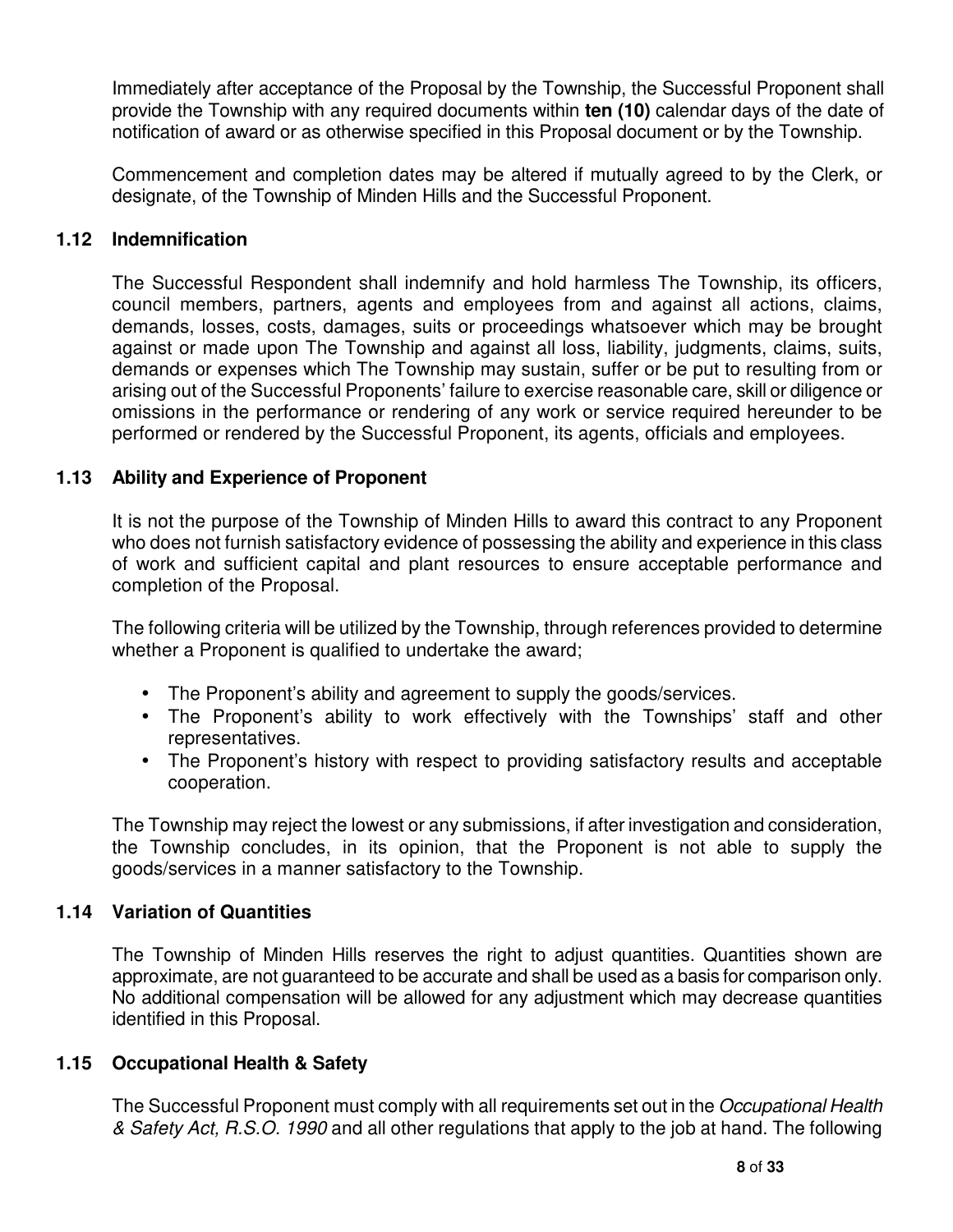language, requirements and conditions shall be included in all agreements with selected Proponents (and sub-selected Proponents) engaged by or on behalf of the Corporation of the Owner:

Where applicable under the Occupational Health and Safety Act (OHSA) (R.S.O.1990 C. 0.1) and regulations, made under that statute:

- a. Selected Proponents acknowledge that they have read and understood the Occupational Health and Safety Act (OHSA) (R.S.O. 1990 C. 0.1) and regulations, made under that statute.
- b. The selected Proponent shall comply with all health and safety requirements established by the Occupational Health and Safety Act and regulations, the Owner and any applicable industry standards. The selected Proponent agrees to assume full responsibility for the enforcement of same.
- c. The selected Proponent shall participate in a pre-project meeting to verify its full understanding of the major contractual requirements and expectations in the area of health and safety before the start of any work.
- d. The selected Proponent shall understand that its performance will be monitored and that their overall performance will be a major consideration for future contracts with the Owner. The frequency and detail of ongoing project monitoring will be dependent upon the nature of the work and safety precautions specified.
- e. The selected Proponent shall allow access to the work site on demand to representatives of the Owner.
- f. The Owner will take all action necessary to support the selected Proponents health and safety efforts and to ensure that the Owner owned and controlled environments in the vicinity of the project are free from hazards.
- g. The selected Proponent acknowledges and agrees that any breach or breaches of health and safety requirements, whether by the selected Proponent or any of its sub-selected Proponents may invalidate the contract.
- h. The selected Proponent acknowledges and agrees that any damages or fines that may be assessed against the Owner by reason of a breach or breaches of the OHSA by the selected Proponent or any of its sub-selected Proponents will entitle the Owner to set off the damages so assessed against any monies that the Owner may from time to time owe the Proponent under this contract or any other contract whatsoever.
- i. The selected Proponent shall provide a list of all controlled hazardous materials or products containing hazardous materials, all physical agents or devices or equipment producing or omitting physical agent and any substance, compound, product or physical agent that is deemed to be or contains a designated substance in accordance with the Workplace Hazardous Materials Information System (WHMIS) as defined under the Occupational Health and Safety Act and shall provide appropriate Material Safety Data Sheets for these substances used for the performance of the required work, all prior to the performance of said work.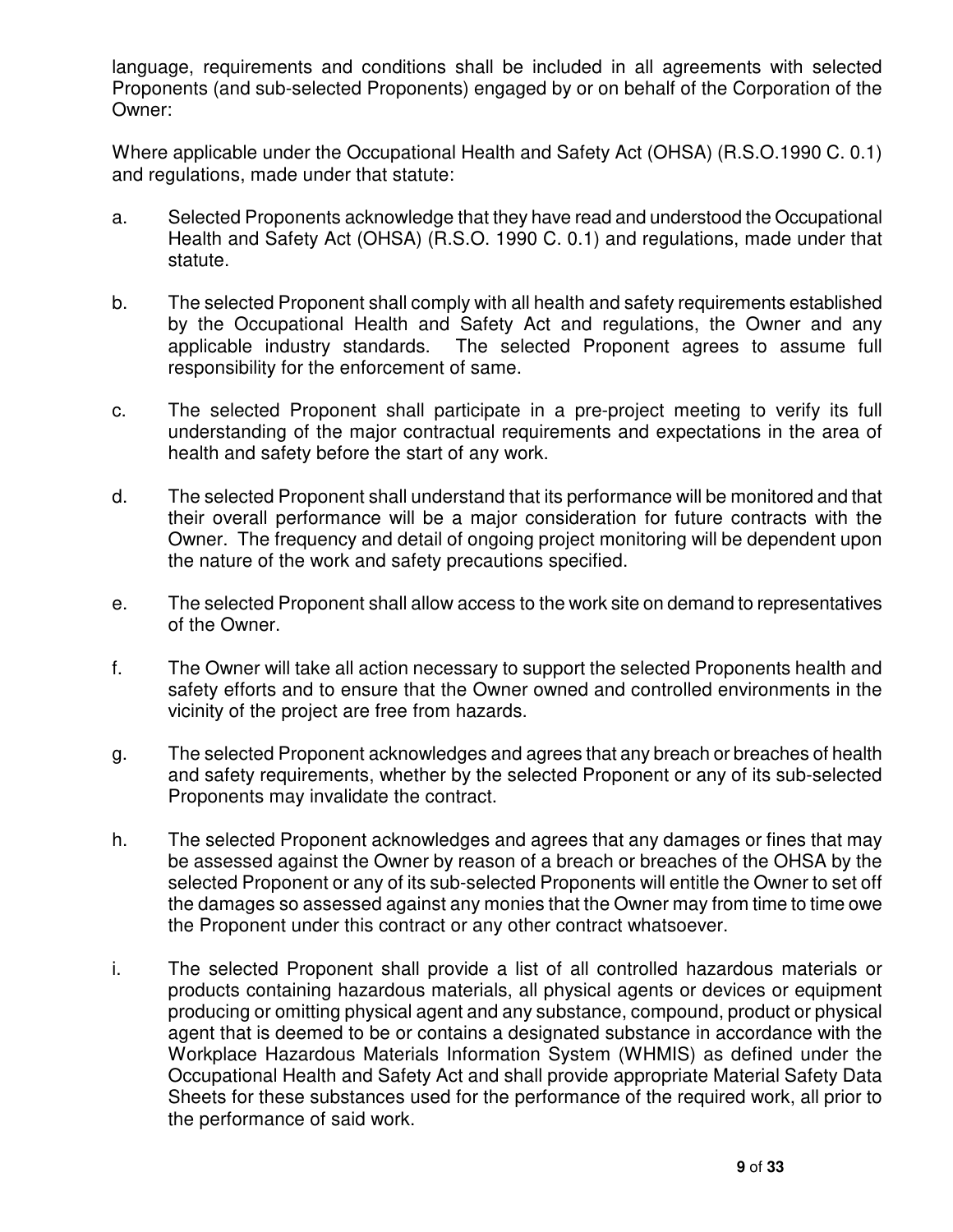- j. Where hazardous materials, physical agents and/or designated substances are used in the performance of the required work, the successful selected Proponent shall ensure that the requirements of the Occupational Health and Safety Act and associated regulations are complied with.
- k. The selected Proponent shall follow Workplace Hazardous Materials Information Systems (WHMIS) requirements and ensure all employees are given required training and support.
- l. The selected Proponent shall have a clearly defined safety plan/rescue plan for its workers involved in hazardous activities.
- m. The selected Proponent agrees at all times to comply with Occupational Health and Safety Standards in the workplace and further agrees to adhere to Health and Safety Standards set out in applicable statutes and regulations and to comply with written Health and Safety Policies of the Owner.
- n. Selected Proponents with known poor safety records or with inadequate qualifications or equipment will not be considered for award.
- o. Worker safety is given first priority in planning, pricing and performing the Work;
- p. Its officers and supervisory employees have a working knowledge of the duties of a Constructor and Employer under the Act and the provisions of the Regulations applicable to the Work, and a personal commitment to comply with them;
- q. Workers employed to carry out the Work possess the knowledge, skills and protective devices required by law or recommended for use by a recognized industry association to allow them to work in safety;
- r. Its supervisory employees carry out their duties in a diligent and responsible manner with due consideration for the health and safety of the workers; and
- s. All subcontractors employed by the Successful Proponent to perform part of the Work and their employees are properly protected from injury while carrying out their associated duties.

#### **1.16 Workplace Safety Insurance Board (WSIB)**

All Proponents must indicate WSIB coverage by providing their certificate number, or indicate exemption from coverage as per the *Workplace Safety and Insurance Board* on Appendix A – Detailed Criteria.

The Successful Proponent shall provide proof of coverage and shall maintain this coverage throughout the length of the contract. If exempt from coverage, proof of exemption, in the form of a letter from WSIB indicating that you do not require the coverage must be provided to the Township within ten (10) business days of being awarded the contract, or prior to commencement of the contract, whichever is shortest.

WSIB coverage must remain in effect for duration of the project as per the terms of this Proposal.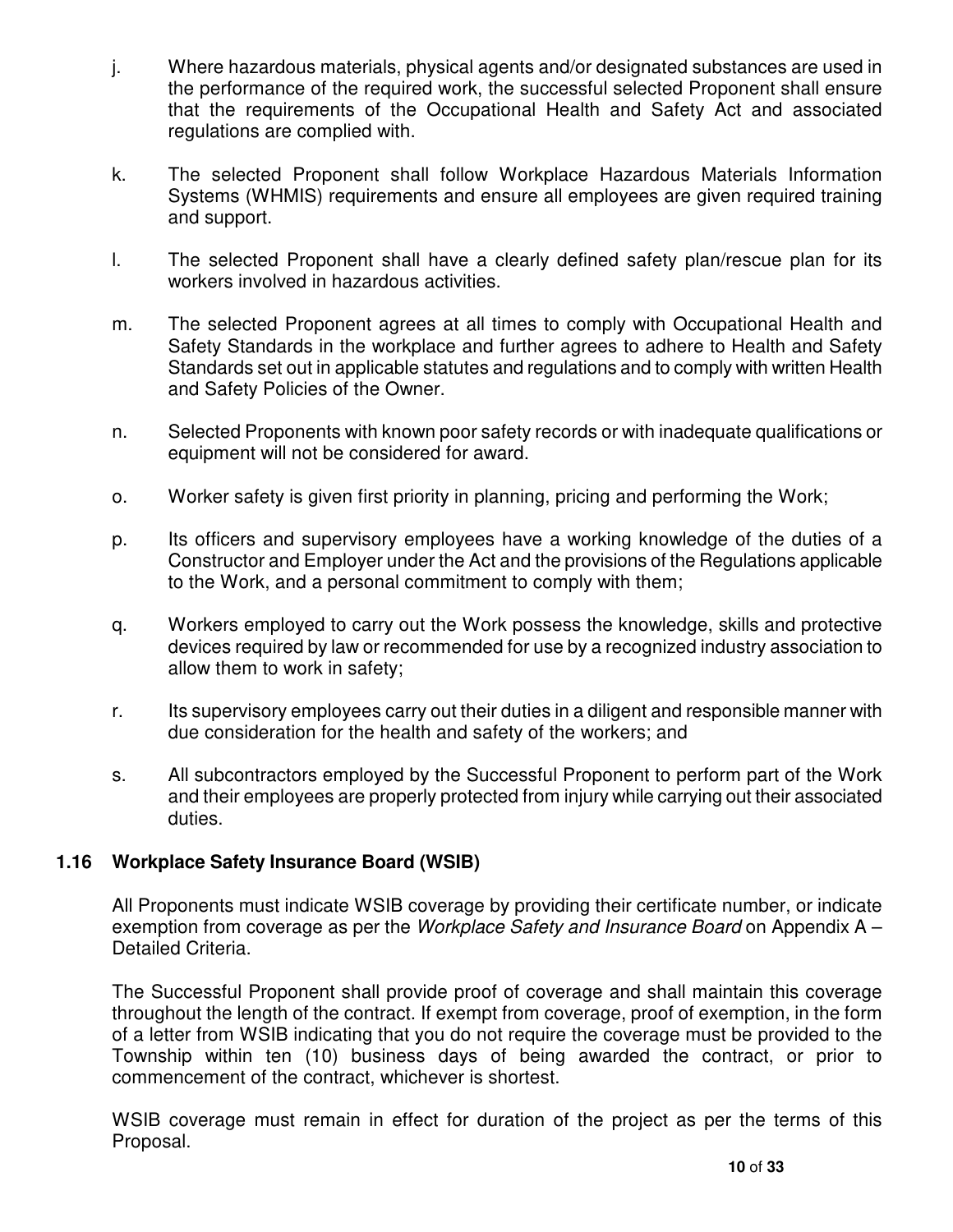## **1.17 Insurance Requirements**

Proponents will acknowledge their ability to provide proof of insurance in accordance with this Proposal document, identified in Appendix A – Detailed Criteria.

The Successful Proponent shall provide proof of insurance, in the form of a proof of insurance certificate, indicating general commercial liability insurance with a minimum coverage of five million dollars (\$5,000,000), with the Corporation of the Township of Minden Hills added as an additional insured party. The certificate must be provided to the Township within five (5) business days of being awarded the contract, or prior to commencement of the contract, whichever is shortest. Failure to submit the requested insurance certificate by the Successful Proponent shall result in a withdrawal of the contract by the Township.

The Successful proponent shall provide proof of automobile insurance for any and all vehicles used by, or on behalf of the proponent for the purpose of the work outlined in this Proposal to a limit of not less than Two Million Dollars (\$2,000,000) per occurrence in respect of bodily injury, death and damage to property including loss of use thereof.

Insurance must remain in effect for the duration of the contract as per the terms of this proposal**.**  It will be the responsibility of the Proponent to provide the Township with any and all renewal certificates during this period.

## **1.18 Limited Liabilities**

The Township's liability under this Proposal shall be limited to the actual goods/services ordered and provided.

#### **1.19 Proponent Expense**

Any expenses incurred by the Proponent in the preparation of the Proposal submission are entirely the responsibility of the Proponent and will not be charged to the Township.

#### **1.20 Protection of Work & Property**

The Successful Proponent shall provide continuous and adequate protection of all goods from damage and shall protect the Owner's property from injury or damage arising until delivery of the goods/services. The Successful Proponent shall make good any such damage or injury.

#### **1.21 Regulation Compliance and Legislation**

The Successful Proponent shall ensure all goods/services provided in respect to this Proposal are in accordance with, and under authorization of all applicable authorities, Municipal, Provincial and Federal legislation.

#### **1.22 Accessibility**

The Proponent, and any of its employees, must ensure that the goods/services provided are accessible to all potential users, including older people and people with disabilities. Where feasible, it should: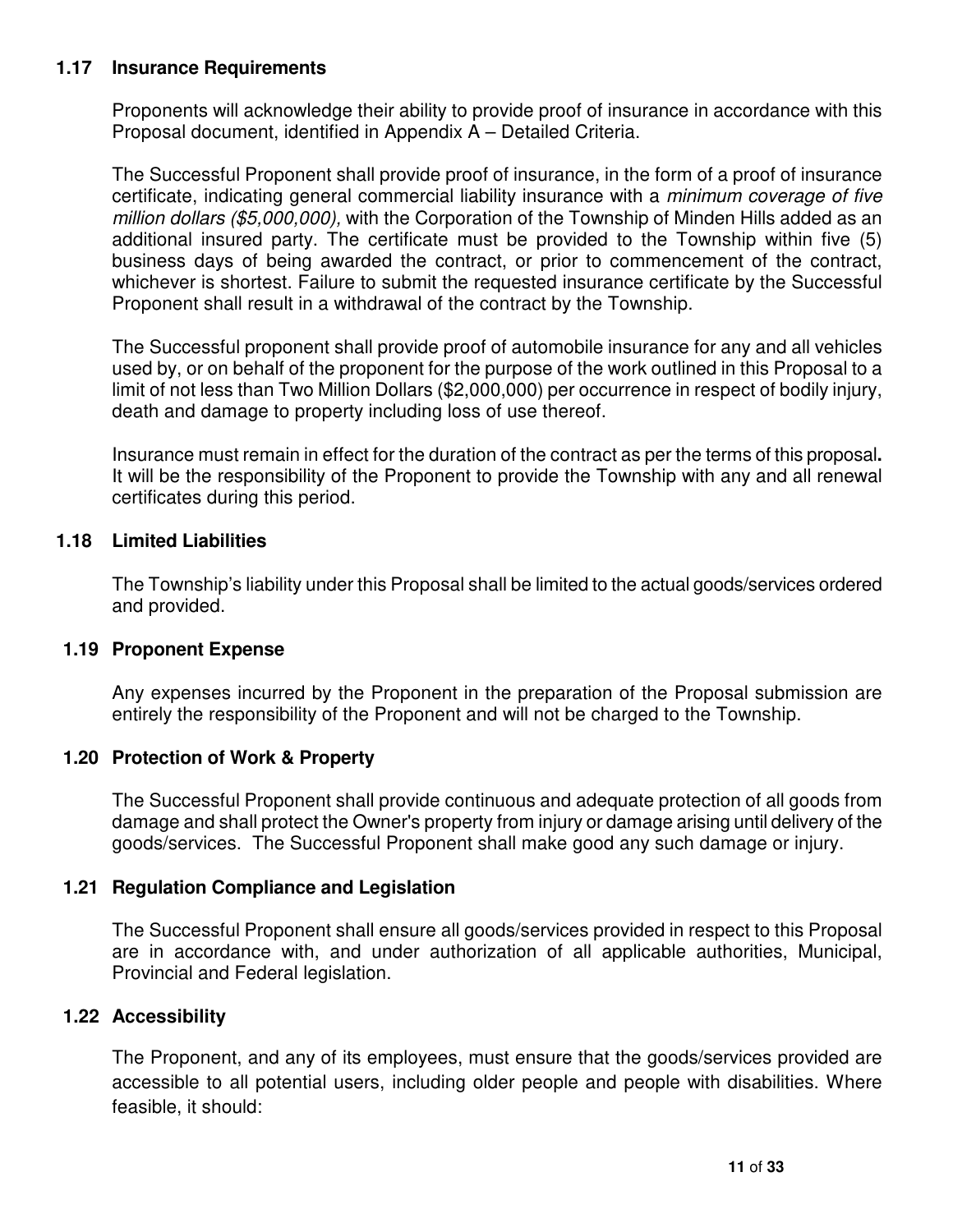• Be technically accessible, in that it is possible for all users to access all information and functionality;

• Be equally usable, in that it is not prohibitively difficult or time consuming for users with disabilities to carry out normal tasks;

• Be capable of being adapted or configured by individual users to meet their specific needs and preferences;

• Be capable of interfacing with appropriate, widely available assistive technologies employed by users.

Refer to Appendix B - Accessibility Regulations for Contractors for information about accessibility principles and guidelines from the Accessibility for Ontarians with Disabilities Act, 2005 (AODA), Accessibility Standard for Customer Service (ASCS) and the Integrated Accessibility Standards Regulation (IASR).

#### **1.23 Agreement**

The Township reserves the right to cancel the awarding of any proposal in the event that both parties are unable to agree to the terms of the contract within ten (10) days, or the commencement of the project, whichever is shortest. Please also refer to Appendix  $F -$  Agreement Acknowledgement.

In the event that your Proposal is accepted by Council and confirmed by a letter from the Township, the Proposal and the acceptance by Council shall constitute a binding contract between the Proponent and the Township, and the successful Proponent shall complete the work as described in accordance with the provisions, specifications and conditions outlined in the Proposal documents and shall be binding upon the heirs, executors, administrators, successors and assigns of the successful Proposal.

#### **1.24 Assignment of Contract**

The Successful Proponent shall not assign transfer, convey, sublet or otherwise dispose of this contract or his/her right, title or interest therein, or his power to execute such contract, to any other person, company or corporation, without the previous consent, in writing, of the Township's officials, which consent shall not be unreasonably withheld.

#### **1.25 Cancellation of Contract**

The Township reserves the right to immediately terminate the Contract awarded to the Successful Proponent, or part thereof, at its own discretion, including but not limited to such items as nonperformance, late deliveries, inferior quality, pricing problems, etc.

 It is agreed by the Parties to the Contract that if the Successful Proponent should neglect to execute the service(s) properly or fail to perform any provision of this Award, the Township, after **three (3)** business days written notice to the Successful Proponent, may deduct any amount under this paragraph from any monies that may be due or payable to the Successful Proponent on any account whatsoever. The liquidated damages payable under this paragraph are in addition to and without prejudice to any other remedy, action or other alternative that may be available to the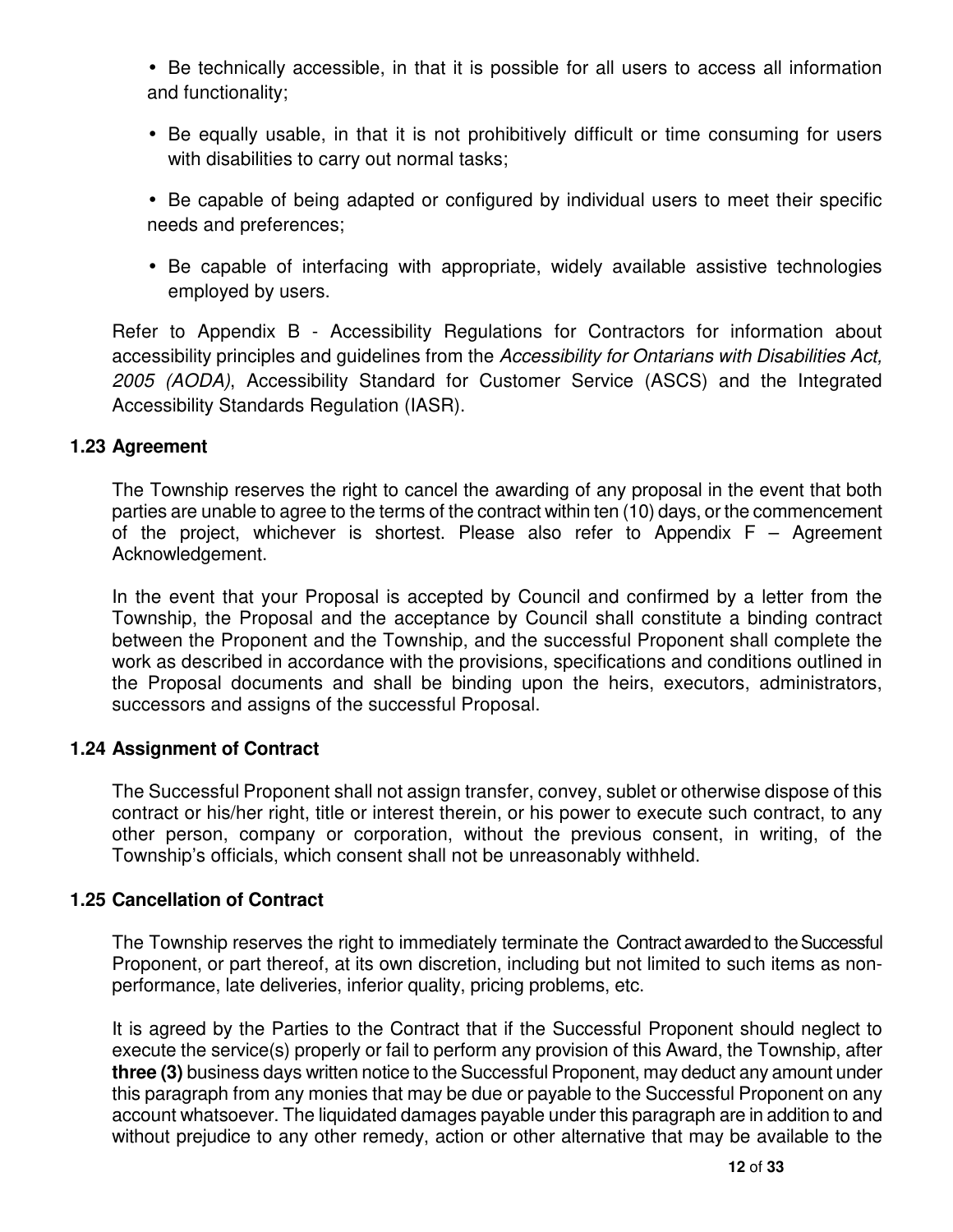Township. Continued failure of the Successful Proponent to execute the work properly shall result in a termination of Contract. The Township shall provide written notice of termination.

The Successful Proponent shall not be assessed with liquidation damages for any delay caused by Acts of God or of the Public Enemy, Acts of the Province or of any Foreign State, Fire, Flood, Epidemics, Quarantine, Restrictions, Embargoes, Labour Disruptions, Strikes, Lockouts or delays due to such causes. The time of delivery shall be extended for a period of time equal to the time lost to such delay.

The Township shall not be liable to the Successful Proponent for loss of anticipated profit on the cancelled portion or portions of the Contract.

#### **1.26 Conflict of Interest**

The Proponent shall declare any actual or potential conflict of interest that exists now or may exist in the future with respect to the Proponent's participation in this process and, if selected, the performance of the Proponent's responsibilities pursuant to this retainer.

The Proponent shall declare that the proposal, submitted is in all respects fair and without collusion or fraud and further that no member of Council, Officer or employee of the Township of Minden Hills has become interested, directly or indirectly, as a contracting party, partner, stockholder, surety or otherwise on the performance of the said proposal.

The Township reserves the sole right and discretion to determine whether any situation constitutes an actual or potential conflict of interest and may disqualify any Proponent on such basis.

#### **1.27 Governing Laws**

This Proposal and subsequent contract/agreements will be interpreted and governed by the laws of the Province of Ontario.

#### **1.28 Freedom of Information**

Any personal information required on the Proposal Form is received under the authority of the Municipal Freedom of Information and Protection of Privacy Act, 1989, RSO, 1990 (Act). This information forms an integral component of the Proposal submission.

All written Proposals received by the Township become a public record once a Proposal is deemed complete by the Township. All information contained in the Proposal document is available to the public, including personal information.

Questions about collection of personal information and the Municipal Freedom of Information and Protection of Privacy Act, 1989, R.S.O. 1990, Chapter M.56, as amended, should be directed to: Clerk, Township of Minden Hills 7 Milne Street, PO Box 359 Minden, ON K0M 2K0 Telephone (705) 286-1260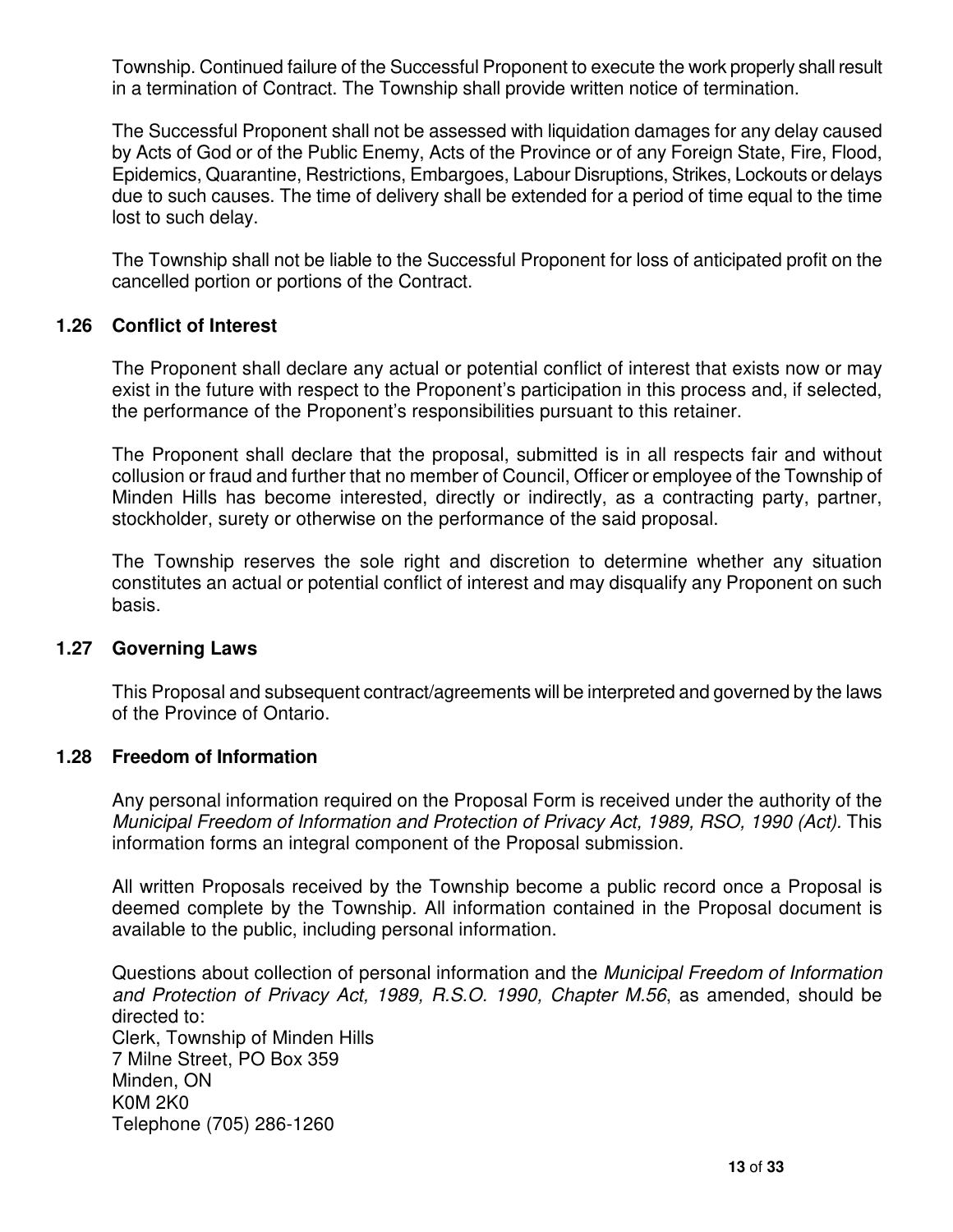The Clerk has been designated by the Township of Minden Hills Council to carry out the responsibilities of the Act.

## **1.29 Proposal Package Submissions Information Release to Other Proponents**

The number of Proposals received and the names of the Proponents are confidential and shall not be divulged prior to the public Proposal opening.

## **2.0 Specific Conditions**

#### **2.1 Award**

This RFP does not commit the Township in any way to select the preferred Proponent, or to proceed to negotiations for a contract, or to award any contract.

It is the intention of the Township to award this Proposal to only one (1) qualified Proponent. The lowest or any Proposal may not necessarily be accepted.

#### **2.2 Multiple Submissions**

Proponents wishing to offer more than one (1) submission for consideration must complete a separate Proposal document for each separate offer and clearly identify each submission as a separate offer.

#### **2.3 Harmonized Sales Tax (HST)**

HST is applicable to the item(s) listed, however, is not to be included in the Tendered unit cost.

#### **2.4 Warranty**

The Proposal submission shall include a brief summary covering materials and workmanship as per Appendix G – Price, Detail & Warranty Schedule. Additional warranty and/or guarantee information may be included separately. If the product needs to be returned to the supplier for warranty work, it will be at full cost to the Successful Proponent.

#### **2.5 Terms of Payment**

 Payment will be made in response to the Successful Proponent's invoice to the Township. The Township will not pay in part or in full until the goods/services are received. Possession will not be taken until the unit(s) meet(s) all specifications and is approved by the Clerk or their designate(s).

Invoicing must coincide with the funding schedule approved by the Ministry of Agriculture, Food and Rural Affairs.

Unless otherwise stated herein, the Township's normal terms of payment will be net thirty (30) calendar days from the receipt of goods/services or the date of invoice, whichever occurs later. Invoices shall be forwarded to the attention of: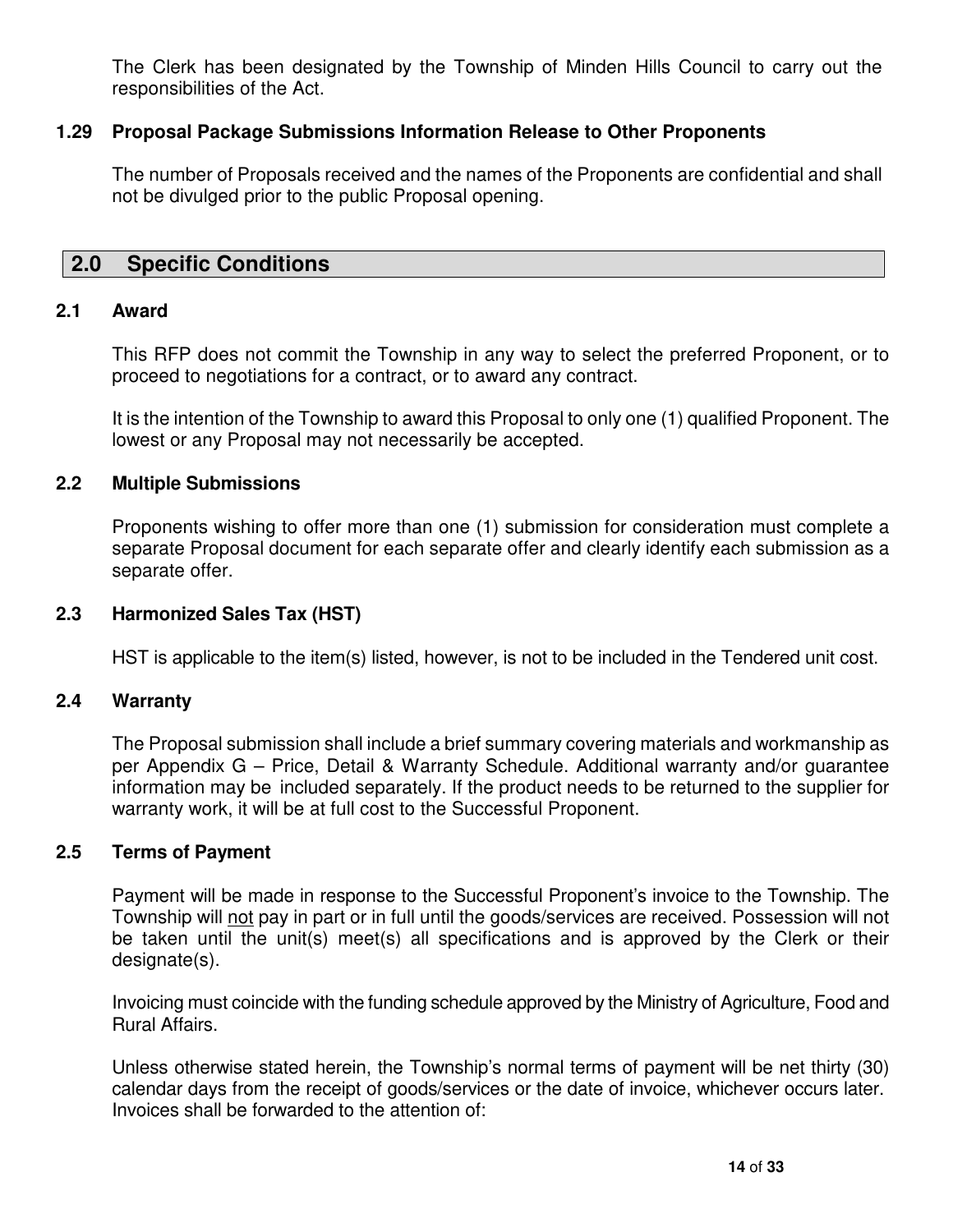Accounts Payable Township of Minden Hills 7 Milne Street, PO Box 359 Minden, ON K0M 2K0 accountspayable@mindenhills.ca

#### **2.6 Proposal Selection**

#### **2.6.1 Evaluation Stages and Total Evaluation Points Available**

The Township of Minden Hills will conduct the evaluation of Proposals in four (4) stages as follows:

#### **Stage 1 – RFT Review (pass/fail)**

A review will be undertaken to determine if the submitted Proposal complies with all the mandatory requirements (inclusion of all Appendices and compliance with the submission requirements and deadline).

Proposals that do not comply with the mandatory requirements may, subject to the reserved rights of the Township of Minden Hills and the Township's Procurement Policy, be disqualified and not evaluated further.

#### **Stage 2 – Rated Criteria (125 points)**

Stage 2 will consist of a scoring by the review committee of each qualified Proposal on the basis of the information provided in the submitted proposal and assessment and scoring against the criteria set out in Section 3.2 Proposal Requirements and Appendix E – Evaluation Matrix.

The following is an overview of the categories and weightings for the Stage 2 Criteria of the RFT:

| <b>Criteria</b>                                                     | <b>Maximum Points</b> |
|---------------------------------------------------------------------|-----------------------|
| Proponent Qualifications (based on proposal submission, section 3.2 | 125                   |
| - Proposal Requirements and Evaluation Matrix (Appendix E)          |                       |

Proponents should be aware that this is a "gated process". Proposals will be initially evaluated on non-price based criteria first. From there, the highest scoring Proposals will be chosen to have their pricing evaluated in order to arrive at a total aggregate score for the best solutions. At the end of this stage, the top three (3) Proponents (where applicable) will be short-listed to move on to Stages 3 and 4.

#### **Stage 3 – Interview (25 Points)**

Stage 3 will consist of a mandatory interview with the review committee, scheduled for **Thursday September 21, 2017** beginning at 9:00 am in the Township Administration Building, 2<sup>nd</sup> floor Boardroom. Proponents will be contacted by Staff to confirm attendance. Interview questions will be provided in advance. Proponents are asked to bring an example of an Economic Development Strategic Plan they have created for a municipality similar to the scope of this RFP.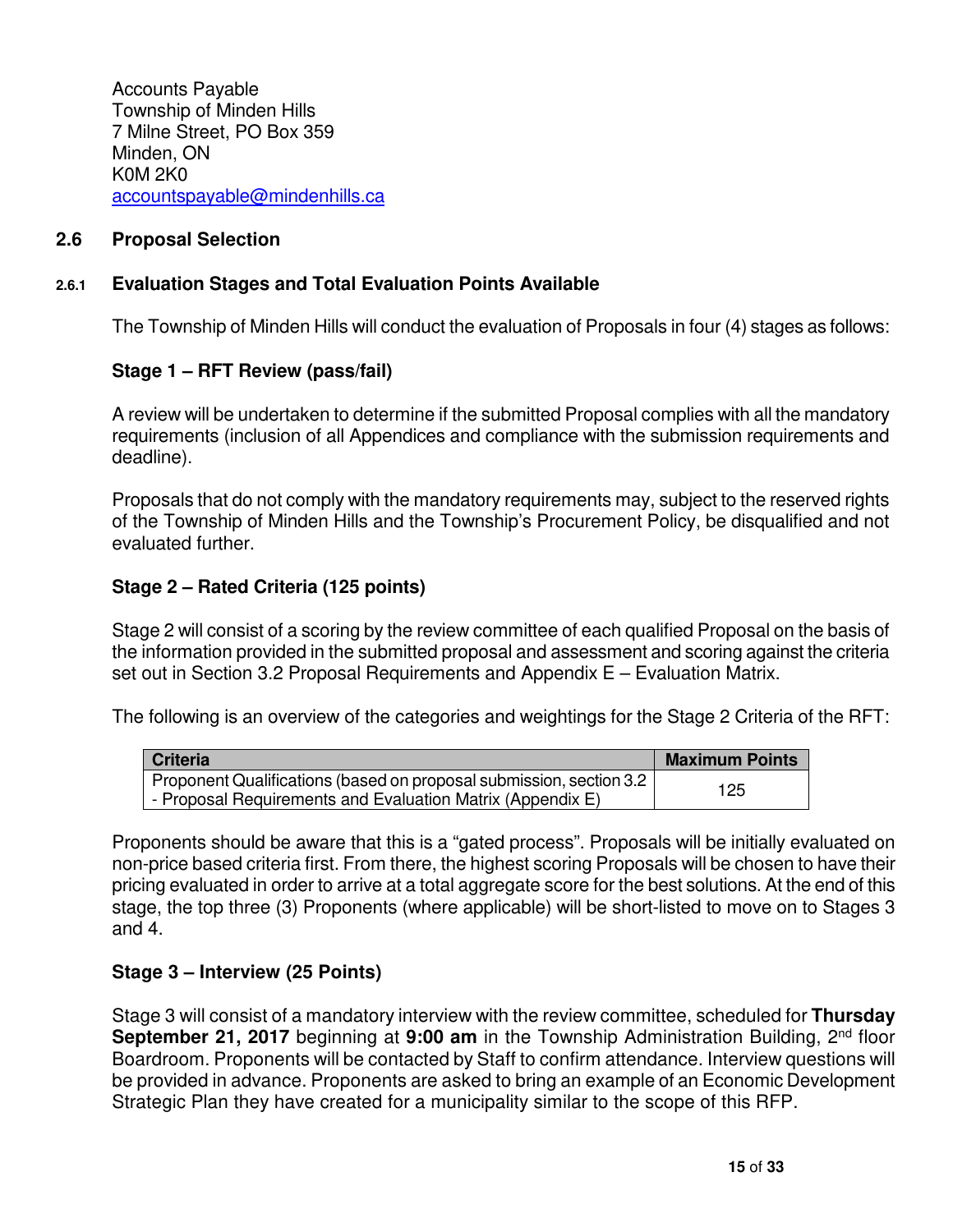When preparing a response to interview questions, as provided, Proponents are being asked to limit their responses for all questions to thirty (30) minutes in total. Interviews that exceed thirty (30) minutes may receive a reduced score.

## **Stage 4 – Evaluation and Pricing (40 points)**

Stage 3 will consist of a scoring of the pricing submitted on Appendix G – Price, Delivery & Warranty Schedule.

**IMPORTANT –** Appendix G – Price, Delivery & Warranty Schedule **must** be submitted in a

separate, sealed envelope, as per Section 1.2 of this RFP document.

This schedule will be opened, and an evaluation of the cost undertaken, only after the first three (3) Stages have been completed. Only those Proponents who moved forward from Stage 2 will be scored here.

Each Proponent will receive a percentage of the total possible **40** points allocated to price by dividing the Proponent's price into the lowest Proposal of the short-listed submissions.

For example, if the lowest proposal price is \$120.00, that Proponent received 100% of the points (120/120 = 100%), or **40** points. A Proponent who submits \$150 receives 80% of the possible points (120/150 = 80%) or **32** points. A Proponent who submits \$240 receives 50% of the possible points (120/240 = 50%) or **20** points.

#### **2.6.2 Total Evaluation Points Available**

Overall, a Proponent may receive a maximum of **190** Evaluation points as follows:

| <b>Criteria</b>                                   | <b>Maximum Points</b> |
|---------------------------------------------------|-----------------------|
| Stage 1 - Compliance with Submission Requirements | Pass/Fail             |
| Stage 2 - Rated Criteria                          | 125                   |
| Stage 3 - Interview and Presentation              | 25                    |
| Stage 4 - Pricing                                 | 40                    |
| <b>Total</b>                                      | 190                   |

#### **2.7 Inquiries**

Inquiries concerning the Proposal specifications general Proposal process are to be directed to:

Shannon Prentice Deputy Clerk/Administrative Assistant (705) 286-1260 ext. 313 sprentice@mindenhills.ca

Questions of clarification will be answered individually, but response(s) to any question that modifies the scope of the Request for Proposal will be circulated as outlined in section 1.9 of this document, as a Request for Proposal Addendum to all registered document takers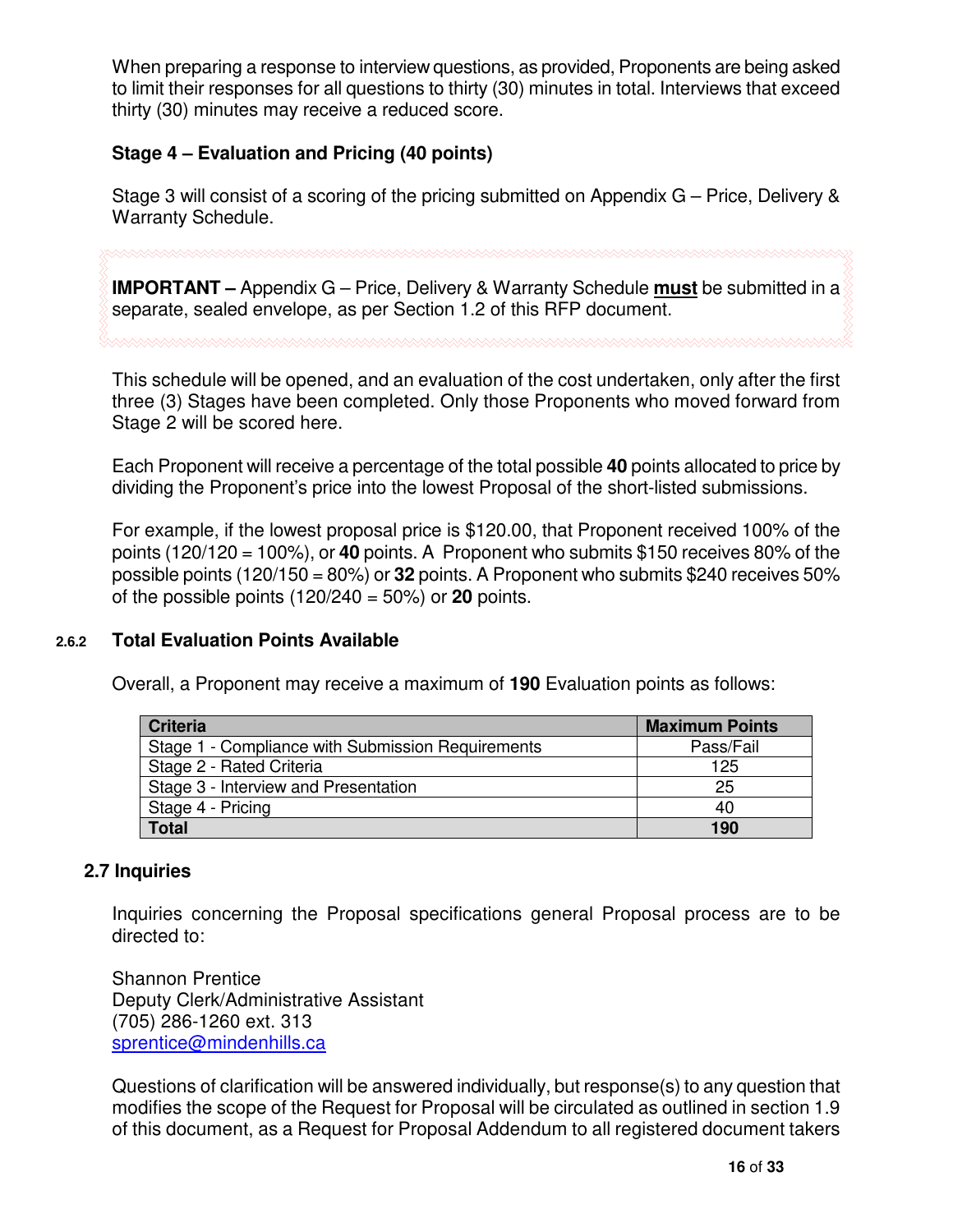who have received the Request for Proposal document from the Township.

Inquiries must be received no later than **three (3)** business days prior to the closing date, on or before 12:00 noon, local time; otherwise a response may not be provided.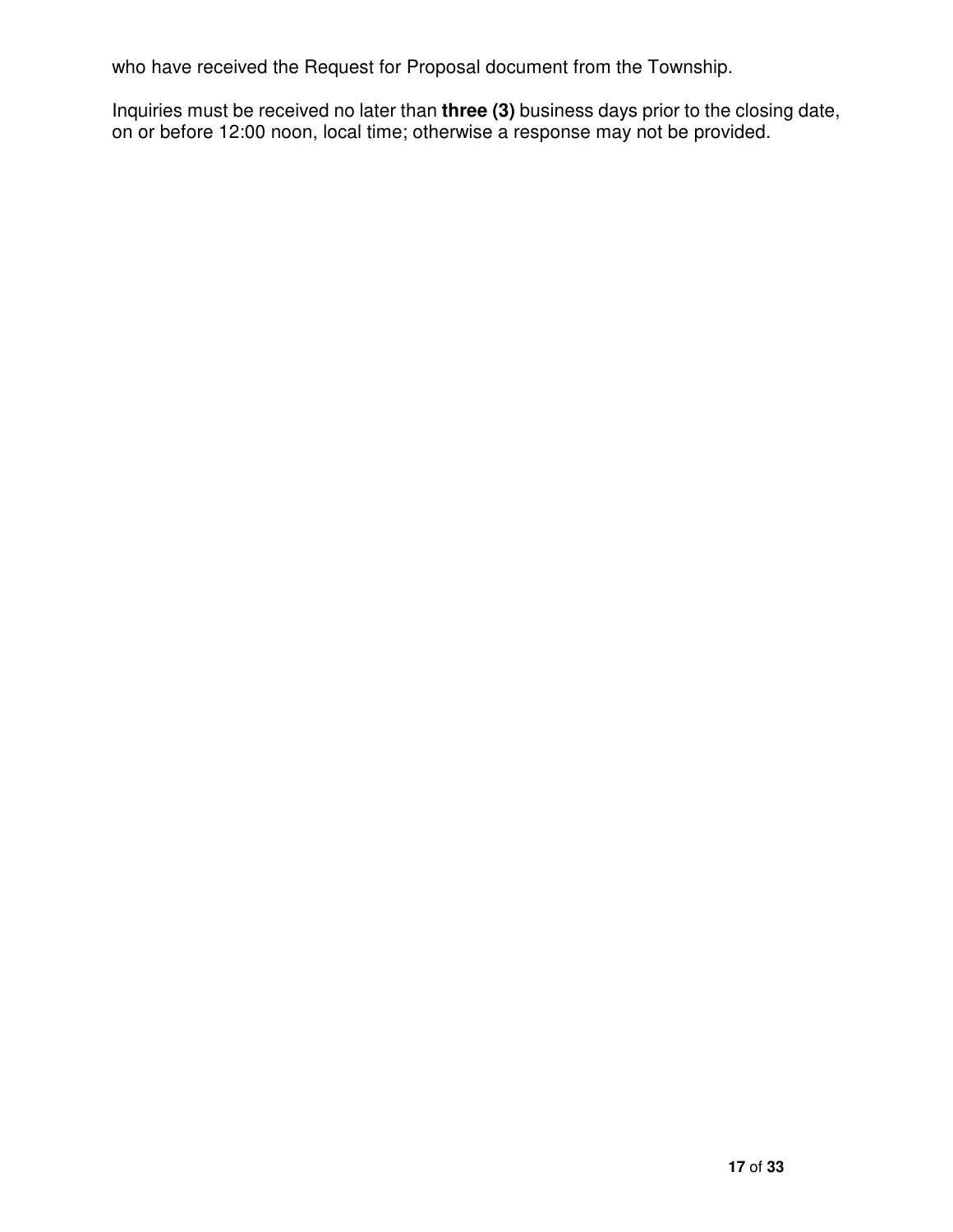# **3.0 Proposal Specifications**

#### **3.1 Overview**

The Township of Minden Hills is seeking proposals from qualified Consultants to establish an Economic Development Strategic Plan.

Reporting to the Clerk, the Proponent will develop an Economic Development Strategic Plan that will identify the role and responsibilities for the Township and its partners in building and supporting a strong local economy.

The Economic Development Strategic Plan will:

- Provide a vision for the delivery of economic development services in the Township and identify the core business areas for the Township.
- Guide the economic development activities and investments for the Township and include the actions steps to achieve the identified goals.
- Identify strategic priorities that will deliver results and assist in effectively allocating human and financial resources to economic development activities.

The Corporation of the Township of Minden Hills is a lower-tier municipality in the County of Haliburton. The Township is a vibrant and bustling community which strives to ignite the passions of art, music and the environment. Due to the scenic beauty of the Township's rural landscape, pristine waters and many natural attractions, Minden Hills experiences a significant influx of seasonal residents, and tourists, during the months of May to October when its seasonal population increases from approximately 6,000 people to 12,000 people.

The Township has developed the following Plans which may assist with the creation of the Economic Development Strategic Plan:

- Cultural Plan
- Village Master Plan
- Official Plan and Zoning By-law
- Master Parks and Trails Plan
- Landfill 25 Year Plan
- Asset Management Plan
- Community Improvement Plan

The geographical jurisdiction for the project is the Township of Minden Hills, which comprises the following geographic Townships:

- Township of Anson
- Township of Hindon
- Township of Minden
- Township of Lutterworth
- Township of Snowdon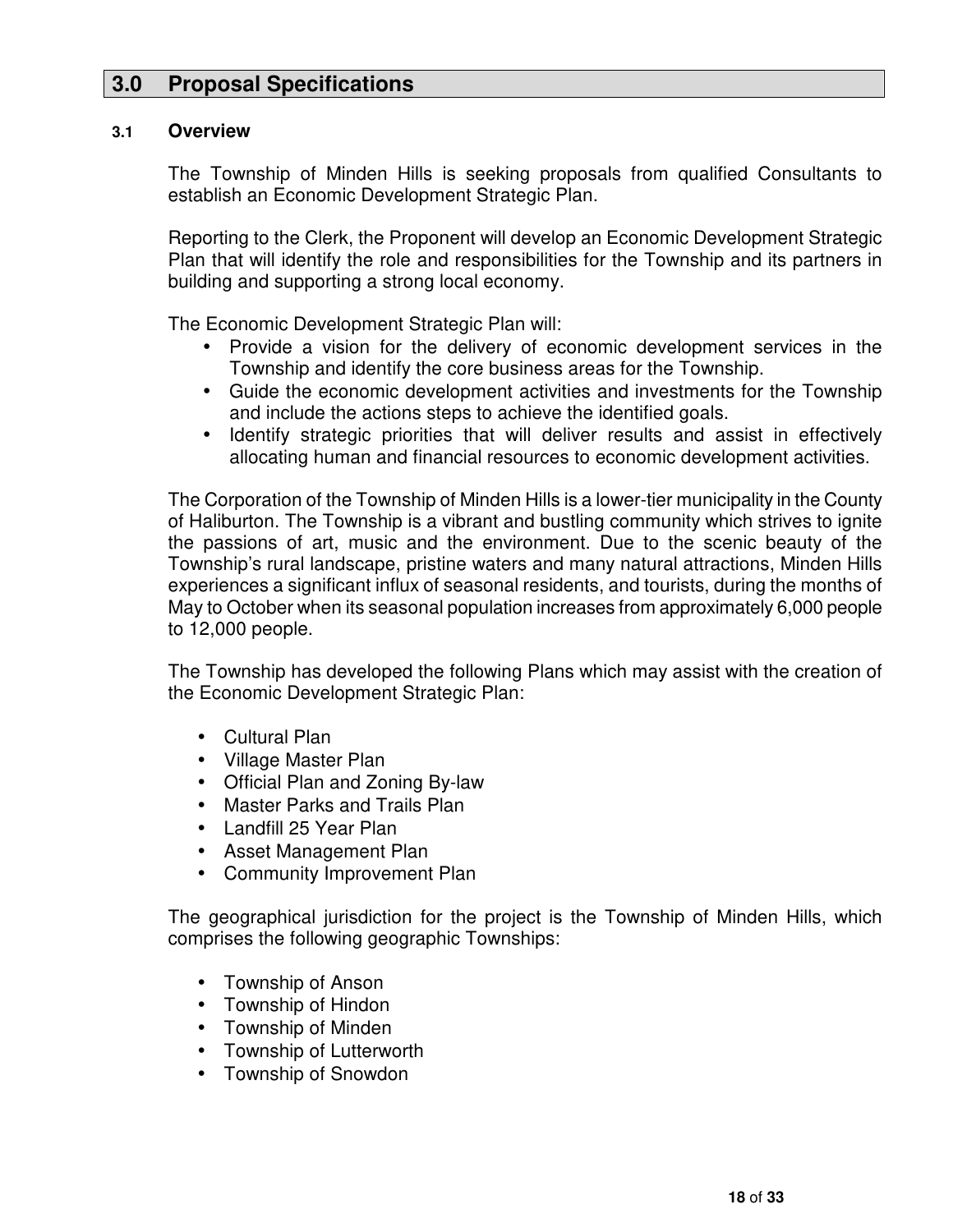The Economic Development Strategic Plan will include a review of the existing economic development activities conducted by the range of organizations that contribute to the economic development landscape in the Township.

The Economic Development Strategic Plan will assess and recommend the optimal method and organization for delivering the various recommended activities.

Development of the Economic Development Strategic Plan will require:

- Working with lower-tier and upper-tier stakeholders.
- Analysis of the local economy.
- Research into economic trends and best practices in economic development.
- A review of existing plans and reports that impact economic development.
- Comprehensive public and stakeholder consultation.
- Presentations to Council to confirm strategic priorities and finalize the Economic Development Strategic Plan.

## **3.2 Proposal Requirements**

The Proposal shall include but is not limited to:

## Proponent Information

- Provide company information that outlines and defines their technical competence, experience on similar projects, proven performance, and availability of dedicated, experienced personnel for the duration of the project, ability to perform within time constraints, location and/or local knowledge, professional independence/ integrity and managerial ability including information on projects of similar size and nature. If providing a sample(s), attach as an appendix to proposal submission.
- Provide a minimum of three (3) references, two of which are related to the creation of municipal Economic Development Strategic Plans similar to the Township of Minden Hills. Reference shall include contact name and information; email and phone number. The Township may contact any or all of the references provided in its evaluation of the proposal.
- Provide a list of suppliers and sub-contractors which may be utilized during the project.

## Qualifications and Experience of Team

- Describe the Project Team and include: organizational structure, roles and, responsibilities, qualifications, and credentials.
- Provide a table indicating distribution of tasks/hours for each team member.
- Provide demonstrated examples where each team member has successfully undertaken a similar role to that proposed with this RFP.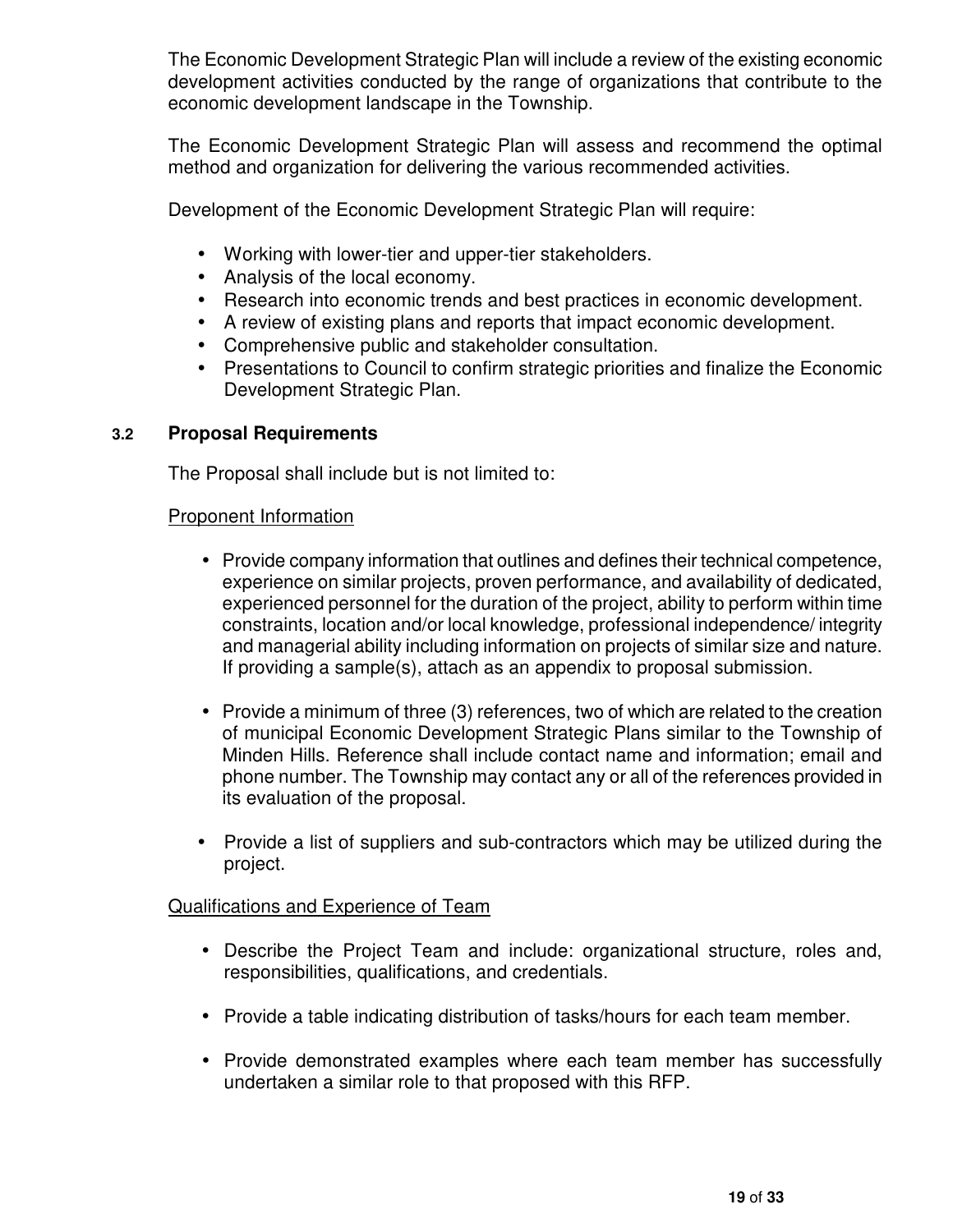#### Methodology and Approach

- Provide details of understanding of scope of project and key requirements with a description of how those requirements will be performed.
- Include unique advantages of the proposed solution that illustrates "added value" that the Proponent has to offer.

## Schedule of Work

• Provide a detailed proposed work schedule which addresses all requirements of the project, based on the summary of dates provided in section 3.4 Deliverables.

## **3.3 Scope of Work**

The project will consist of the following elements:

## Research Phase

- Review of existing Township Plans.
- Demographic Profile & Labour Force Analysis.
- Economic Base Analysis.
- Inventory Economic Development Assets.
- Review the agencies providing economic development services in the Township.
- Review Recent Development Trends.
- Background Report.

## Consultation Phase

The Proponent will conduct a comprehensive consultation process involving:

- The Economic Development Strategic Plan Task Force.
- Local business leaders and sector stakeholders.
- Municipal Council and Department Heads.
- Township economic development team members.
- County of Haliburton economic development organizations.
- Local economic development, tourism and business organizations.
- Key economic influencers.
- Others as identified during the work plan.
- Consultation will consist of a combination of face to face interviews, an on-line survey and focus groups.

The Proponent will summarize their observations in a findings and issues report.

#### **Reporting Phase**

The final economic development strategic plan will include the following elements:

- Economic Development Vision.
- Identification of strategic priorities.
- Presentation of strategic priorities for review with task force.
- Presentation of strategic priorities for approval by Council.
- Recommend corresponding actions, lead and supporting agencies, performance measures and budget implications for each strategic priority.
- Finalize and present the Draft Report and Recommendations for approval by the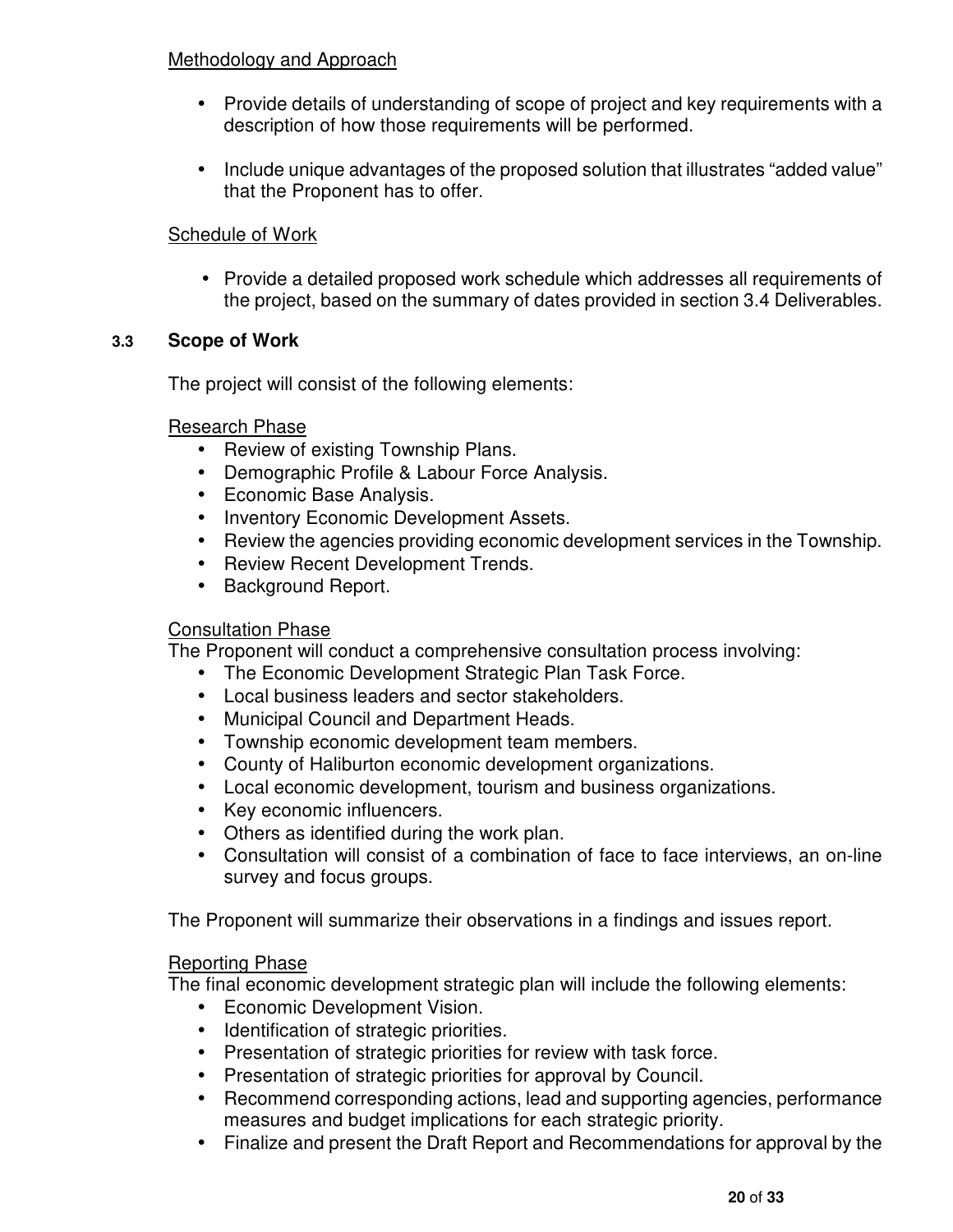task force and subsequent presentation to Council.

In preparing the Economic Development Strategic Plan, the Proponent will:

- Be familiar with best practices and emerging trends in the development of economic development strategies and be able to apply these principles to the development of the Township of Minden Hills Economic Development Strategic Plan.
- Consult with stakeholders from the Township to assess economic development assets, identify actions that will build upon the economic potential of the Township of Minden Hills.
- Review the economic development strategies in Township organizations and identify ways to maximize the local impact of these programs.
- Create an implementation in consultation with economic development and other organizations responsible for delivering economic development services in the Township of Minden Hills.

#### **3.4 Deliverables**

The Township requires the project to be completed and the Plan adopted by Council on September 27, 2018. There is no flexibility with this date.

The following is a summary of deliverables required and the estimated time for the proposed works:

| <b>Date</b>                                                                  | <b>Description</b>                                                                    |  |  |  |  |  |
|------------------------------------------------------------------------------|---------------------------------------------------------------------------------------|--|--|--|--|--|
|                                                                              | Meet with Proponent- Initial meeting                                                  |  |  |  |  |  |
| November 6, 2017                                                             | with Proponent and Staff to discuss                                                   |  |  |  |  |  |
|                                                                              | participants for Task Force, collection of                                            |  |  |  |  |  |
|                                                                              | data and SWOT.                                                                        |  |  |  |  |  |
| November 13 to 24, 2017                                                      | Advertise for Task Force Members.                                                     |  |  |  |  |  |
| December 14, 2017<br>Appointment of Task Force.                              |                                                                                       |  |  |  |  |  |
|                                                                              | <b>January to June 2018</b> – Proponent's shall provide a work schedule and work plan |  |  |  |  |  |
| for this time period based on estimated timelines indicated in this section. |                                                                                       |  |  |  |  |  |
|                                                                              | Meet with Task Force – Proponent to                                                   |  |  |  |  |  |
| January 8 to 12, 2018                                                        | meet with Task Force to determine the                                                 |  |  |  |  |  |
|                                                                              | Terms of Reference.                                                                   |  |  |  |  |  |
| Week of February 15, 2018                                                    | Stakeholder Meetings – businesses and                                                 |  |  |  |  |  |
|                                                                              | members of the public/open house.                                                     |  |  |  |  |  |
|                                                                              | Draft Plan – Proponent to provide the                                                 |  |  |  |  |  |
| Mar 21, 2018                                                                 | draft plan to Department Heads for                                                    |  |  |  |  |  |
|                                                                              | review and comment.                                                                   |  |  |  |  |  |
|                                                                              | Draft Plan - Proponent to provide the                                                 |  |  |  |  |  |
| Week of April 2, 2018                                                        | draft plan to Task Force for review and                                               |  |  |  |  |  |
|                                                                              | comments.                                                                             |  |  |  |  |  |
|                                                                              | Draft Plan – Proponent to present the                                                 |  |  |  |  |  |
| May 10, 2018                                                                 | draft Plan to Council for review and                                                  |  |  |  |  |  |
|                                                                              | comments.                                                                             |  |  |  |  |  |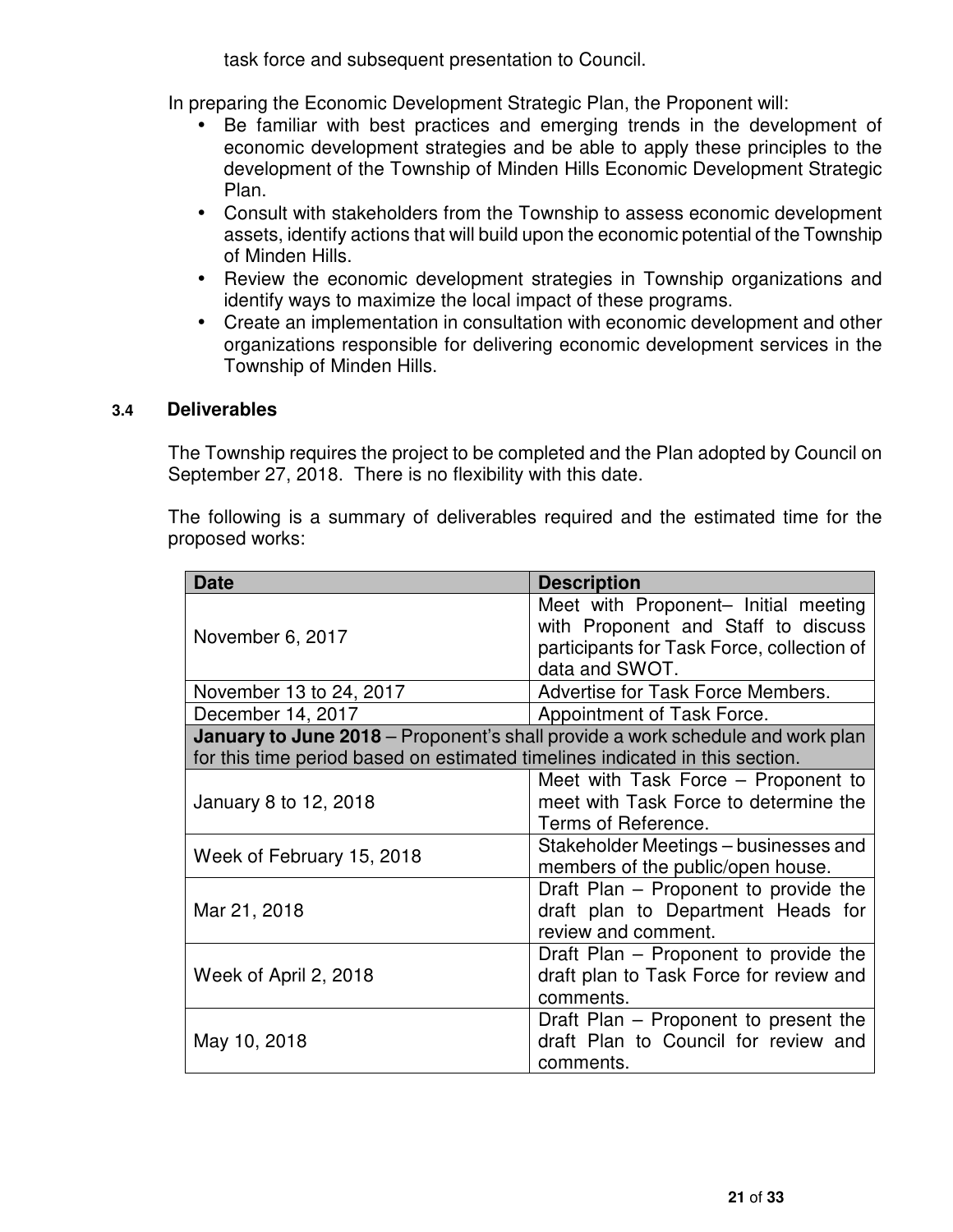| <b>July to September 2018</b> - NOTE: Very tight timelines from the July Open Houses<br>to the adoption of the Plan on September 27, 2018. Some proposed timelines in<br>this section may be subject to change in consultation with the successful proponent<br>and the Clerk, or designate. |                                                                                                                                   |  |  |  |  |  |
|----------------------------------------------------------------------------------------------------------------------------------------------------------------------------------------------------------------------------------------------------------------------------------------------|-----------------------------------------------------------------------------------------------------------------------------------|--|--|--|--|--|
| Week of June 4, 2018                                                                                                                                                                                                                                                                         | Revised draft plan provided to Task Force<br>for review.                                                                          |  |  |  |  |  |
| July 7, 2018                                                                                                                                                                                                                                                                                 | Public Open House 10:00 am to 12:00 noon<br>- proposed meeting date.                                                              |  |  |  |  |  |
| July 10, 2018                                                                                                                                                                                                                                                                                | Public Open House 7:00 pm to 9:00 pm -<br>proposed meeting date.                                                                  |  |  |  |  |  |
| Week of July 16, 2018                                                                                                                                                                                                                                                                        | Revised draft plan provided to Task Force<br>for review.                                                                          |  |  |  |  |  |
| August 9, 2018                                                                                                                                                                                                                                                                               | Special Meeting of Council & Public Meeting<br>- All of Council to review revised draft plan<br>following two public open houses. |  |  |  |  |  |
| <b>TBD</b>                                                                                                                                                                                                                                                                                   | Task Force review Draft Plan following<br>Special Meeting of Council if required.                                                 |  |  |  |  |  |
| August 30, 2018                                                                                                                                                                                                                                                                              | Revised Final Draft to Regular Council<br>Meeting - for review.                                                                   |  |  |  |  |  |
| September 27, 2018 (FIRM)                                                                                                                                                                                                                                                                    | Regular Council Meeting - Adopt Plan.                                                                                             |  |  |  |  |  |

#### **3.5 Proponent Responsibilities**

The overall responsibility and scope of work for the Proponent is to prepare an Economic Development Strategy containing goals, objectives and implementation actions. The Proponent will provide facilitation services during the public outreach and stakeholder engagement process. The Proponent, with the support from the Township's Clerk, shall provide professional services to support the following tasks:

- 1. Review and analyze existing demographic and socioeconomic data, labour force characteristics and other key economic data.
- 2. Prepare key demographic trends and forecasts, social factors, economic factors and financial indicators for inclusion into the Strategy. This task should include preparation of market study of the Township's retail/commercial and industrial sectors and community profile.
- 3. Identify the community's assets and competitive advantages, with proposed activities and programs, to incorporate these assets and advantages into an overall economic development strategy. This task should include a Strengths, Weaknesses, Opportunities and Threats (SWOT) or SWOT-style analysis of the Township and the surrounding area.
- 4. Review and analyze local by-laws, policies, processes and regulations providing recommendations on making adjustments, where necessary and appropriate, to support sustainable economic growth and diversification.
- 5. Prepare and facilitate up to three (3) public open houses with business community, stakeholders and the public.
- 6. In consultation with the Clerk, or designate, prepare and facilitate meetings with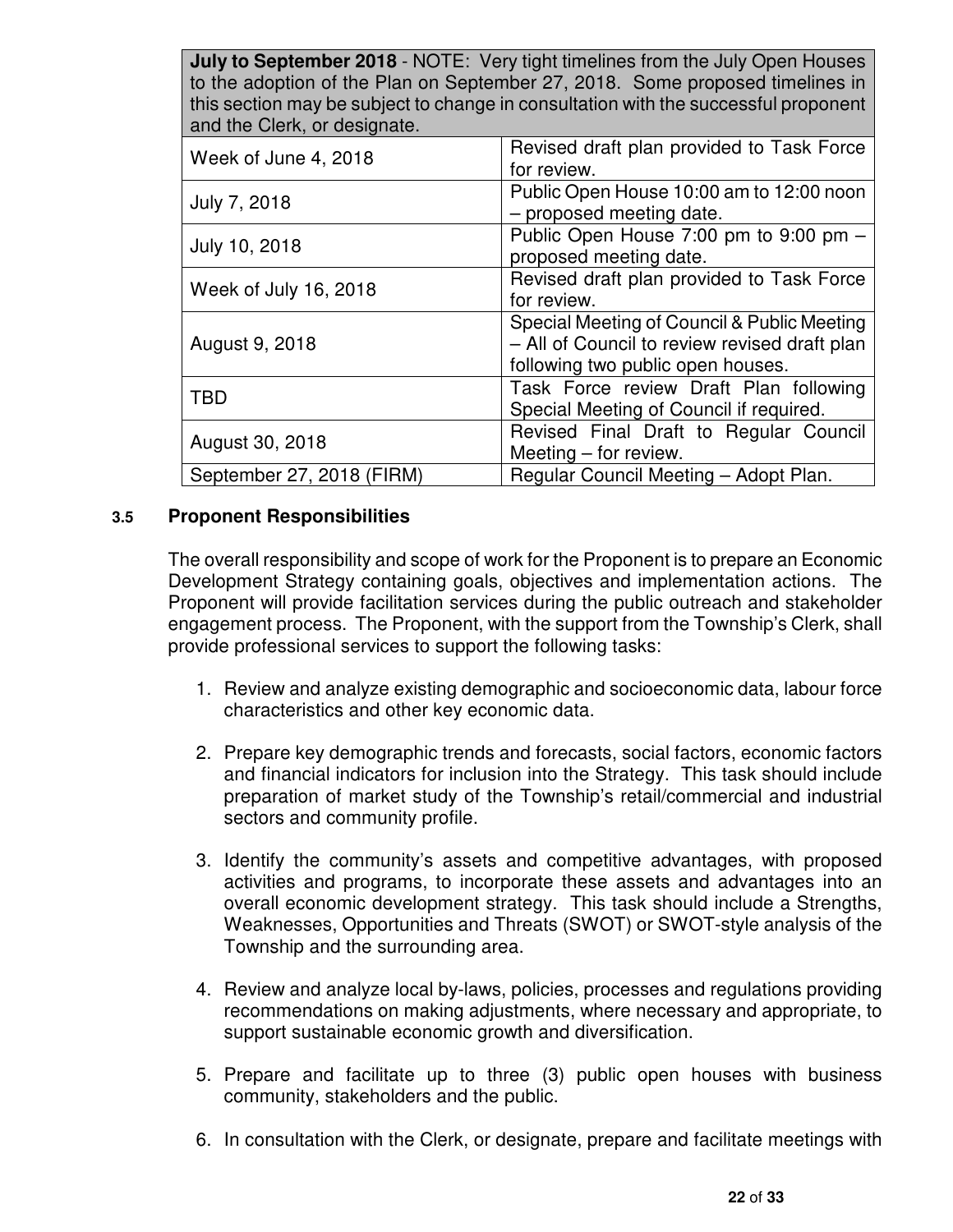the Township's Economic Development Task Force and other stakeholders in accordance with the Successful Proponent's proposed work schedule and work plan.

- 7. Attend meetings in the Township with Township Staff and key community members to identify and prioritize economic development goals and objectives and proposed activities and programs.
- 8. Prepare an initial draft and a final version of the locally based Economic Development Strategy setting forth goals and objectives for taking advantage of the opportunities within and surrounding the Township and its communities. The Economic Development Strategy is to contain an economic development action plan with suggested activities, projects and programming to implement objectives and goals set forth in the Strategy as well as performance measures with timelines to evaluate whether and to what extent plan goals and objectives have been or are being met.
- 9. Attend at least four (4) Council meetings as per the estimated timeline in section 3.4 or as approved by the Clerk, or designate.
- 10. The Proponent will submit a draft report for review by the Department Heads and will make appropriate changes as a result of input from attendees. Should a second draft be required, it will be at the cost of the Proponent unless otherwise agreed to by the Township.
- 11. The Proponent will submit five (5) bound copies of the final Economic Development Strategy and an electronic version in Microsoft Word format on or before October 4, 2018, along with all invoices. In addition an executive summary and Power Point presentation of the final report in electronic version will also be submitted.

## **3.6 Township Responsibilities**

The Township will assist the Successful Proponent by providing the following information necessary to complete the Economic Development Strategic Plan:

- Cultural Plan
- Village Master Plan
- Official Plan and Zoning By-law
- Master Parks and Trails Plan
- Landfill 25 Year Plan
- Asset Management Plan
- Community Improvement Plan
- Any other research tools and/or plans as they become available

#### **3.7 Pricing Requirements**

The submitted Proposal will provide pricing for:

- Attendance at initial meeting with Township Staff.
- Attendance at meeting(s) with Economic Development Strategic Task Force.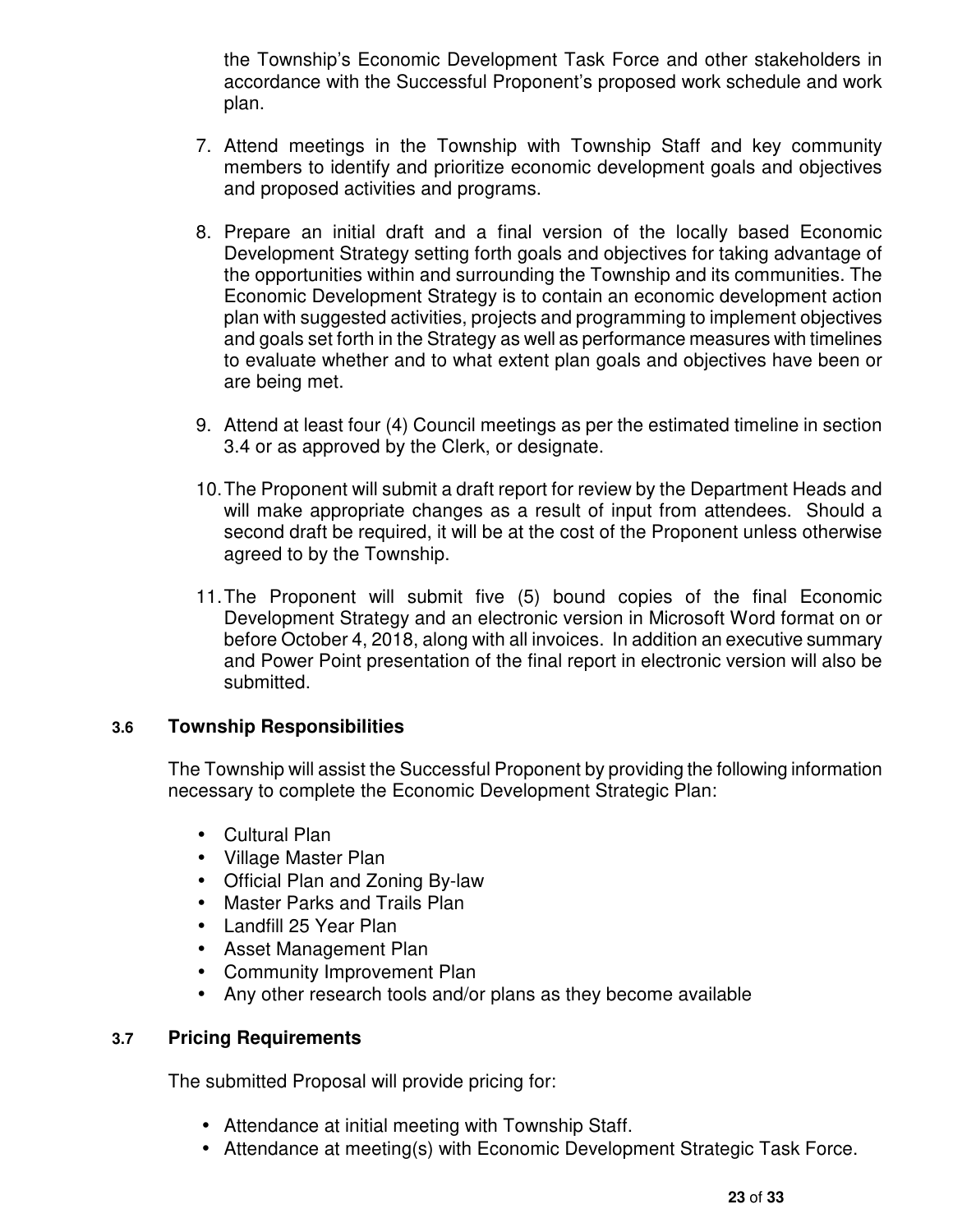- Attendance at meeting(s) with Stakeholders.
- Monthly projected update teleconferences.
- Email and telephone correspondence as required.
- Responding to Council, Staff, Task Force and Public inquiries and concerns throughout the process.
- Formatting, facilitating and reporting on any or all information sessions and/or public meeting(s) as required.
- Preparation and completion of an Economic Development Strategic Plan, draft and final, including drafts and revisions as requested by the Township.
- Presentation of all drafts and final version(s) of the Plan to Council. Refer to section 3.4 for information regarding proposed dates.
- Any additional work that may be required beyond the scope provided by the Township.
- Five (5) bound copies and an electronic copy (PDF and original format being Microsoft Word and Microsoft Excel) of the Economic Development Strategic Plan and associated drawings, figures, tables, etc. to be submitted to the Township.

Proponents are required to submit cost for the information sessions and/or public open houses as a separate component in accordance with Appendix "G". In the event that an information session and/or public open house is not required, this cost will be removed from the final payment to the Successful Proponent.

#### **3.8 Site Visit**

A site visit is not required as part of the Proposal submission. Proponents who wish to, may contact the Dawn Newhook Clerk directly at dnewhook@mindenhills.ca to schedule a site visit.

#### **3.9 General Instructions**

 For each Specification item listed, you are required to indicate your compliance of each item. Please do so as follows:

 You are able to provide the item as specified **-** indicate **YES** in the Proponent's Compliance box.

 You are not able to provide the item as specified **-** indicate **NO** in the Proponent's Compliance box.

Where an item allows for an "Alternative" to the specified item, you may indicate **YES** to the item as specified or you may provide your **alternative item** in the Proponent's Compliance box.

 Where minimums are called for, the item must meet or exceed the capacity, size or performance as specified, unless an alternative is allowed. This specification may list only the major details for the specification items. Therefore, it is the Proponent's responsibility to deliver fully equipped items with compatible components to provide dependable efficient service.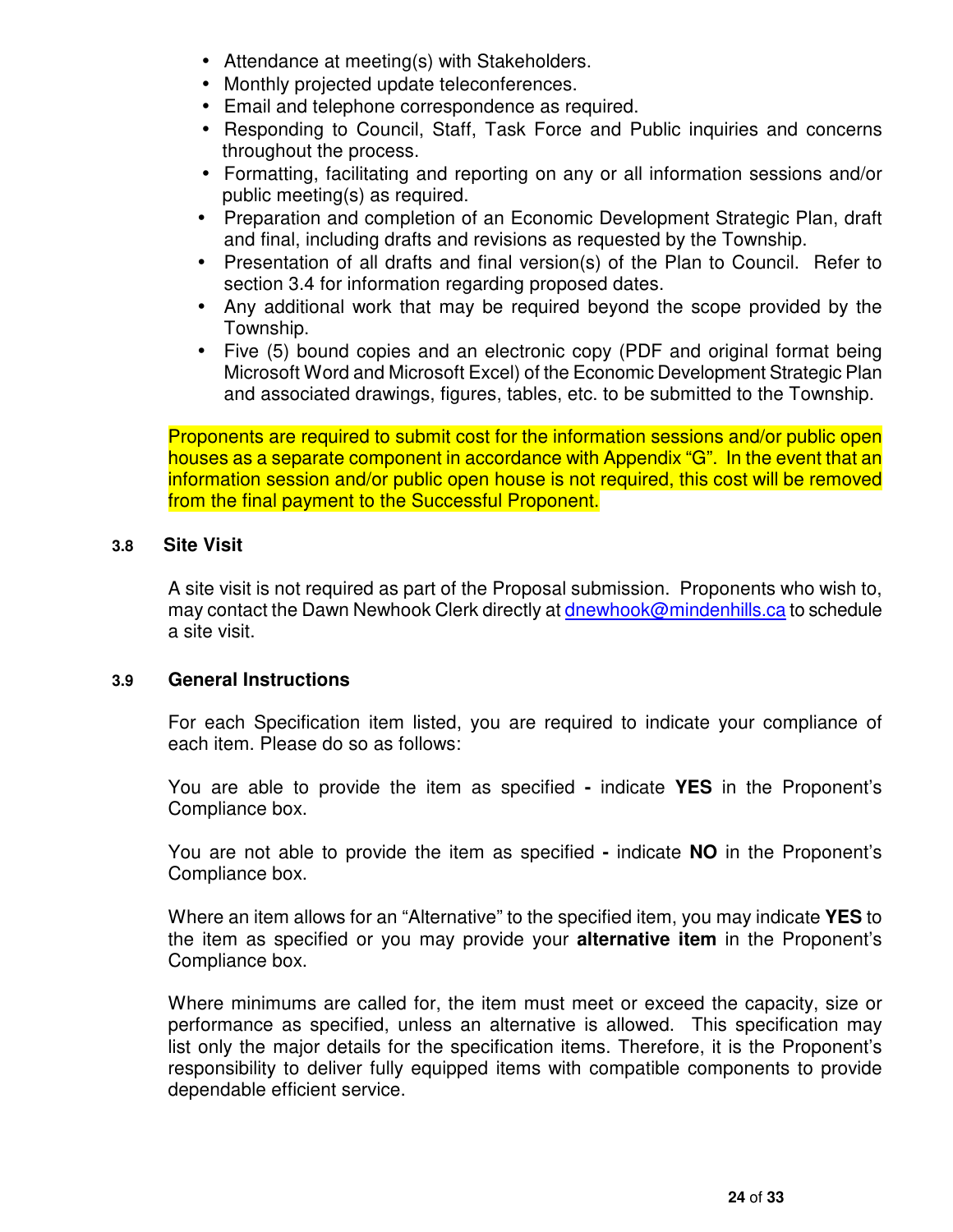#### **APPENDIX "A" Continued Detailed Criteria \*\*MANDATORY COMPLETION\*\***

All proponents are required to successfully meet the mandatory requirements described in the following table as per Section 2.6.1, Stage 1 of the proposal document.

|                | <b>Specification</b>                                                                                                       | Mandatory/<br><b>Optional/NA</b> | <b>Bidder's Compliance</b><br>(see also WSIB & Insurance<br>Acknowledgement below) |
|----------------|----------------------------------------------------------------------------------------------------------------------------|----------------------------------|------------------------------------------------------------------------------------|
| 1              | WSIB Account #:                                                                                                            |                                  |                                                                                    |
|                | <b>OR</b>                                                                                                                  | Mandatory                        | Yes<br><b>No</b>                                                                   |
|                | Check here if exempt from WSIB<br>coverage as described in section<br>1.16 of this document:                               |                                  |                                                                                    |
| $\overline{2}$ | Insurance requirements as<br>described in section 1.17 of this<br>document                                                 | Mandatory                        | <b>No</b><br>Yes                                                                   |
| 3              | Four (4) hardcopies of the<br>completed proposal document<br>submitted. (NOTE - One (1)<br>hardcopy is mandatory).         | Preferred                        | Yes.<br><b>No</b>                                                                  |
| $\overline{4}$ | One (1) electronic copy of the<br>completed proposal document.<br>(secure USB stick or CD)<br>Emails will not be accepted. | Preferred                        | Yes<br><b>No</b>                                                                   |

## **WSIB and Insurance Acknowledgement**

By signing below, I \_\_\_\_\_\_\_\_\_\_\_\_\_\_\_\_\_\_\_\_\_\_\_\_\_\_\_\_\_\_\_\_\_\_\_\_\_, acknowledge that **Name of individual** 

 **Name of company**

proof of exemption of coverage, and Insurance certificate(s) in accordance with this Tender document.

\_\_\_\_\_\_\_\_\_\_\_\_\_\_\_\_\_\_\_\_\_\_\_\_\_\_\_\_\_\_\_\_\_\_\_\_\_\_\_\_ \_\_\_\_\_\_\_\_\_\_\_\_\_\_\_\_\_\_\_\_\_

has the ability to provide the requested WSIB, or

Signature Date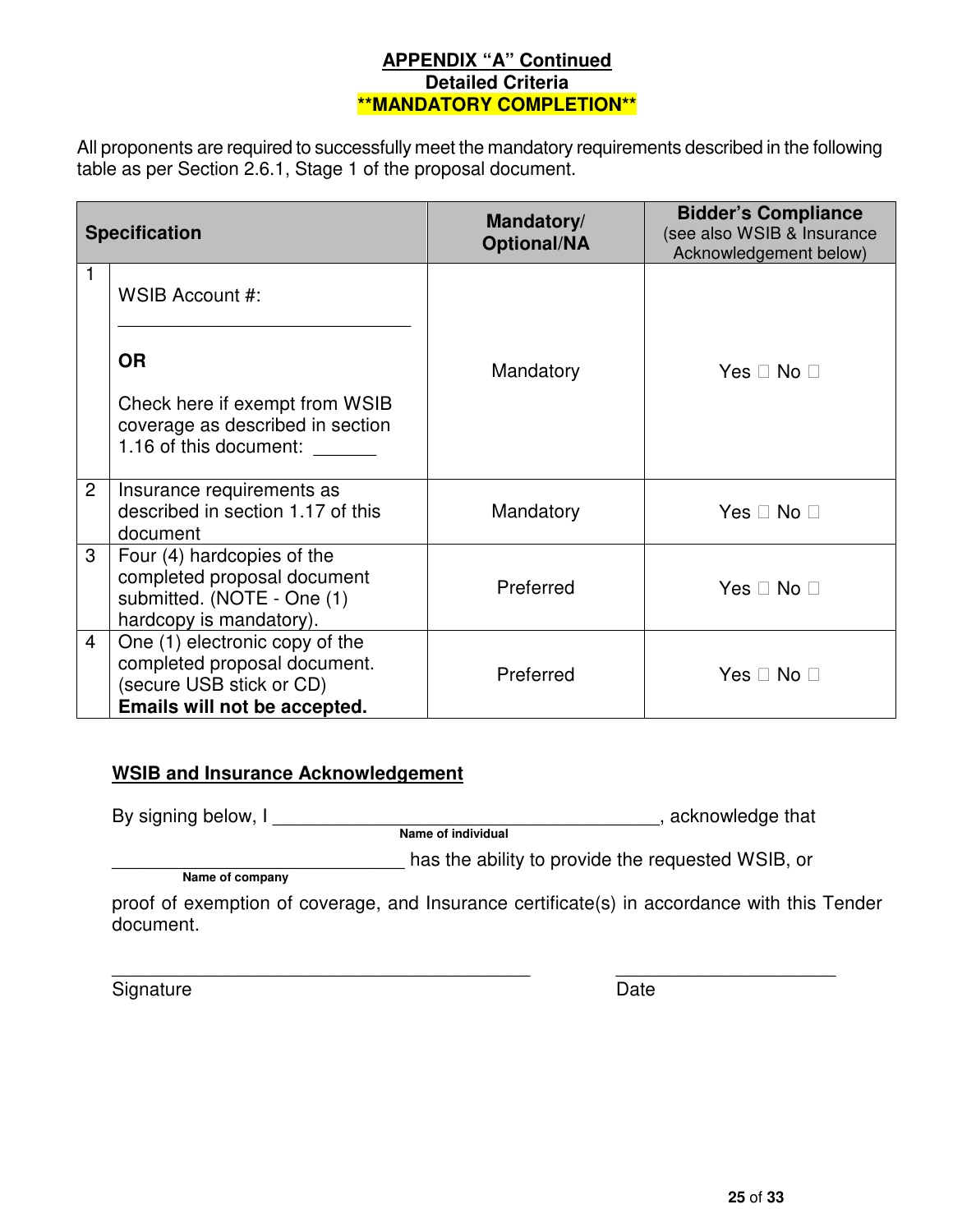#### **APPENDIX "B" Accessibility Regulations for Contracted Services \*\*MANDATORY COMPLETION\*\***

In accordance with Ontario Regulation 429/07, Accessibility Standards for Customer Service Sect. 6, every provider of goods and services shall ensure that every person who deals with members of the public or participates in the developing of the service providers policies, practices and procedures governing the provision of goods and services to members of the public, shall be trained on the following:

- 1. How to interact and communicate with persons with various types of disability
- 2. How to interact with persons with disabilities who use assistive devices or require the assistance of a guide animal, or a support person
- 3. How to use equipment that is available on the premises that may help in the provision of goods or services
- 4. What to do if a person with a particular type of disability is having difficulty accessing the provider's goods or services
- 5. Information on the policies, practices and procedures governing the provision of goods and services to people with disabilities.

Contracted employees, third party employees, agents and others that provide customer service on behalf of Township of Minden Hills must meet the requirements of Ontario Regulation 429/07 with regard to training.

## **Accessibility Training:**

The Accessibility for Ontarians with Disabilities Act, 2005 (AODA) Accessibility Standard for Customer Service (ASCS) and the Integrated Accessibility Standards Regulation (IASR) requires all contractors and their employees who provide goods, services or facilities on behalf of the Township to receive training on these standards and on the Human Rights Code as they pertain to persons with disabilities.

The online Serve-Ability (http://curriculum.org/sae-en/) e-course includes the Province's ACSC and IASR training. It is easily available to contractors for free.

## **Training Records:**

Contractors must keep records of all training, including dates when training was provided, the number of employees who received training and individual training records for their business. Contractors are required to make this information available to the Township and/or the Province upon request.

#### **Accessible Procurement:**

Under the General Requirement of the IASR, the Township is required to incorporate accessibility criteria, features and designs when procuring or acquiring goods, services, selfservice kiosks or facilities, including written materials, web content and the delivery of programs,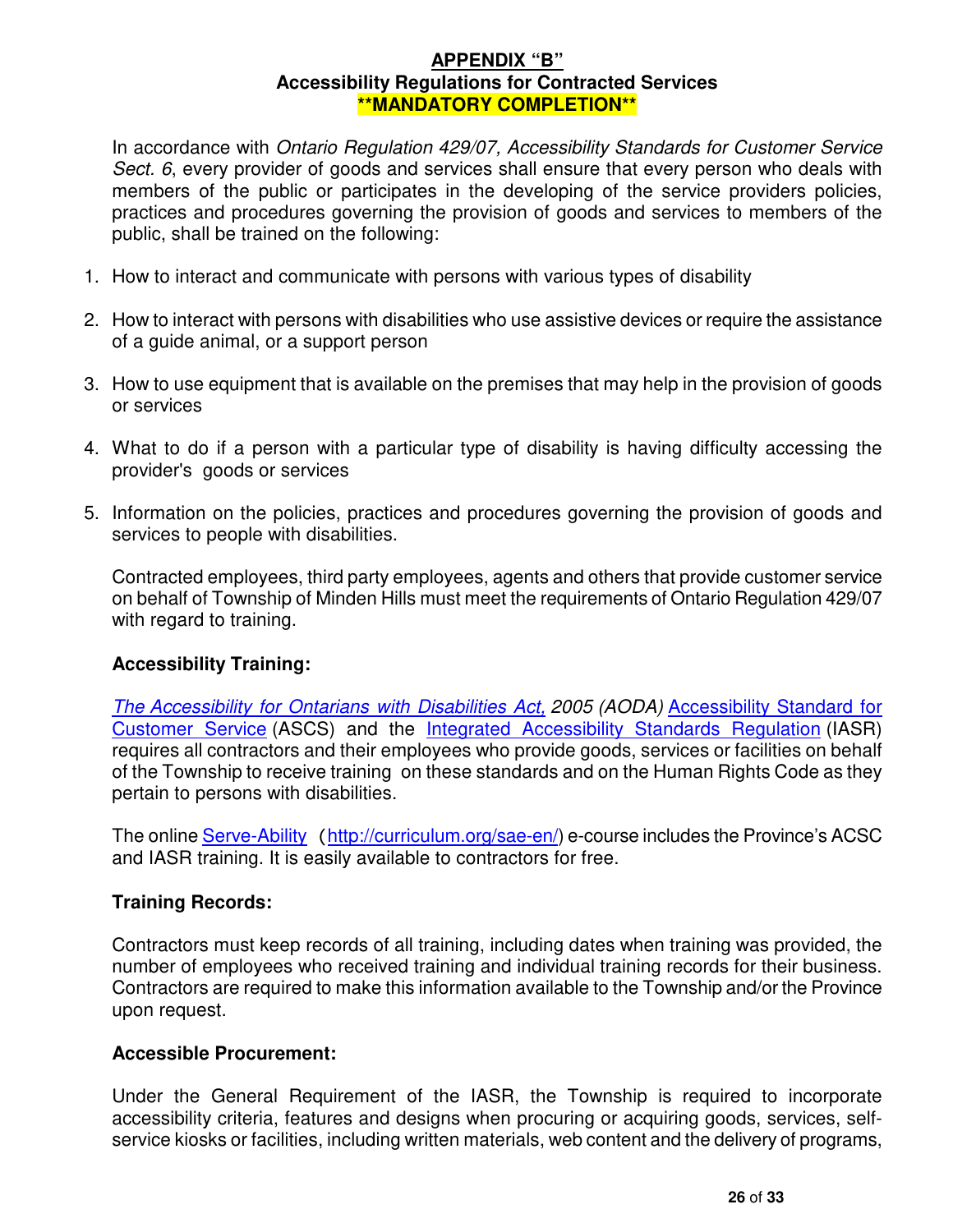except where it is not practicable to do so. Contract specifications and evaluation include these criteria, features and designs where applicable.

More information on these subjects can be found on our website at www.mindenhills.ca and can also be found from the Accessibility Standard for Customer Service and Integrated Accessibility Standards Regulation, through AccessON, and available from the Ministry of Economic Development, Employment & Infrastructure's website – link provided below: (http://www.mcss.gov.on.ca/en/mcss/programs/accessibility/ado.aspx).

If you have questions please do not hesitate to contact your Contracting Authority.

## **Acknowledgement**

I confirm that I have read, understand and meet the requirements outlined in Appendix B - Accessibility Regulations for Contracted Services and the on-line Serve-Ability e-course.

I further agree that all required training information will be provided to the Township if requested.

 $\overline{\phantom{a}}$  , and the contribution of the contribution of the contribution of the contribution of the contribution of the contribution of the contribution of the contribution of the contribution of the contribution of the Signature Date **Date**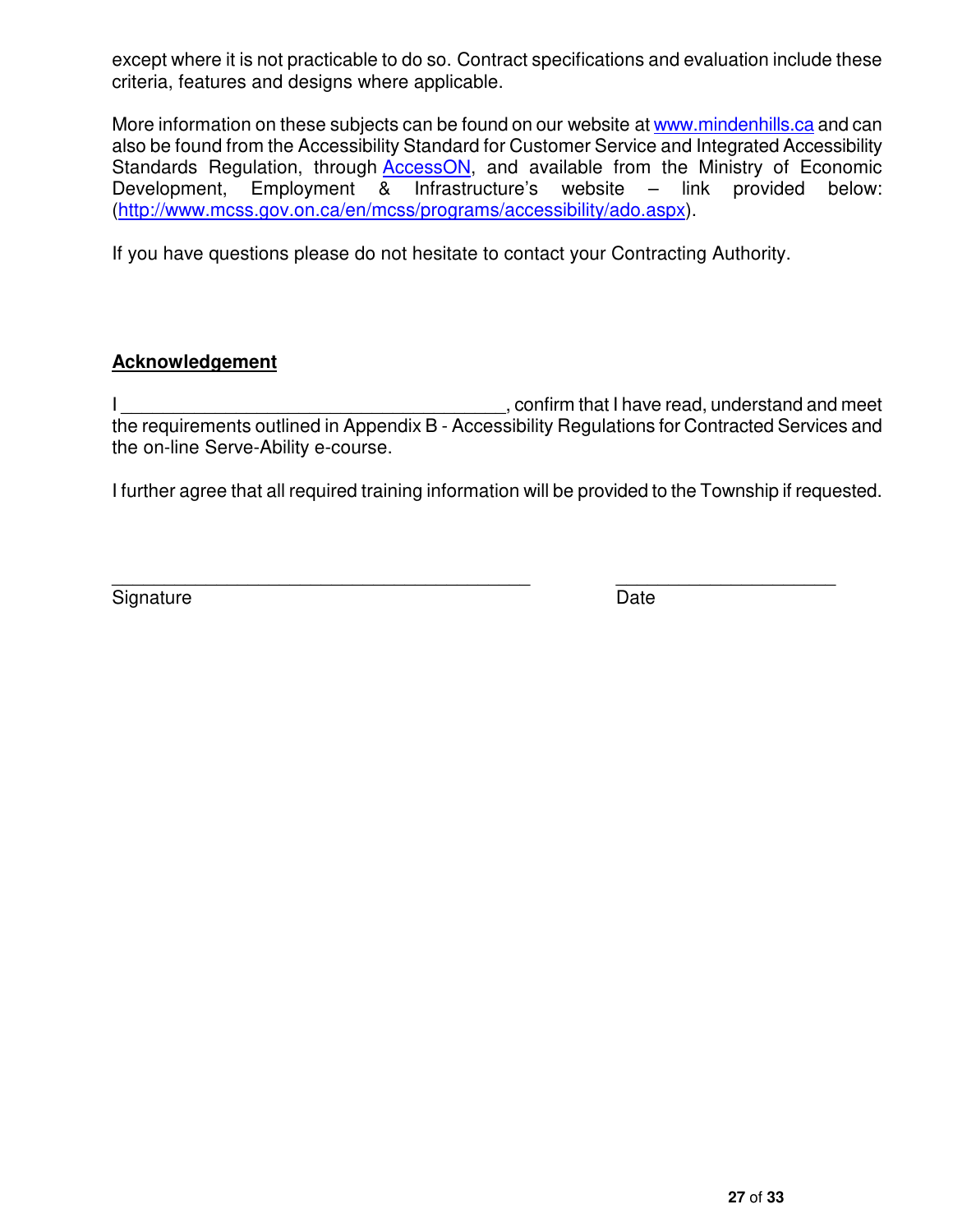#### **APPENDIX "C" Health & Safety Declaration Form \*\*MANDATORY COMPLETION\*\***

All work performed under this Contract must be carried out in accordance with the terms and conditions of the Occupational Health & Safety Act. R.S.O. 1990, as amended and any other applicable legislation.

Failure to comply with Safety Regulations, as set out above and in section 1.15 of the RFT document, may result in the immediate cancellation of this contract.

I acknowledge that I understand my responsibilities under the Occupational Health & Safety Act, R.S.O. 1990, as amended, and agree that all workers under my employment will comply with this Act and all other applicable regulations.

 $\overline{\phantom{a}}$  , and the contribution of the contribution of the contribution of the contribution of the contribution of the contribution of the contribution of the contribution of the contribution of the contribution of the

\_\_\_\_\_\_\_\_\_\_\_\_\_\_\_\_\_\_\_\_\_\_\_\_\_\_\_\_\_\_\_\_\_\_\_\_\_\_\_\_\_\_\_\_\_\_\_\_\_\_\_\_\_\_\_\_\_\_\_\_\_\_\_\_\_\_\_\_\_

Date

\_\_\_\_\_\_\_\_\_\_\_\_\_\_\_\_\_\_\_\_\_\_\_\_\_\_\_\_\_

Proponent (please print) Signature (Authorized Agent)

Company Name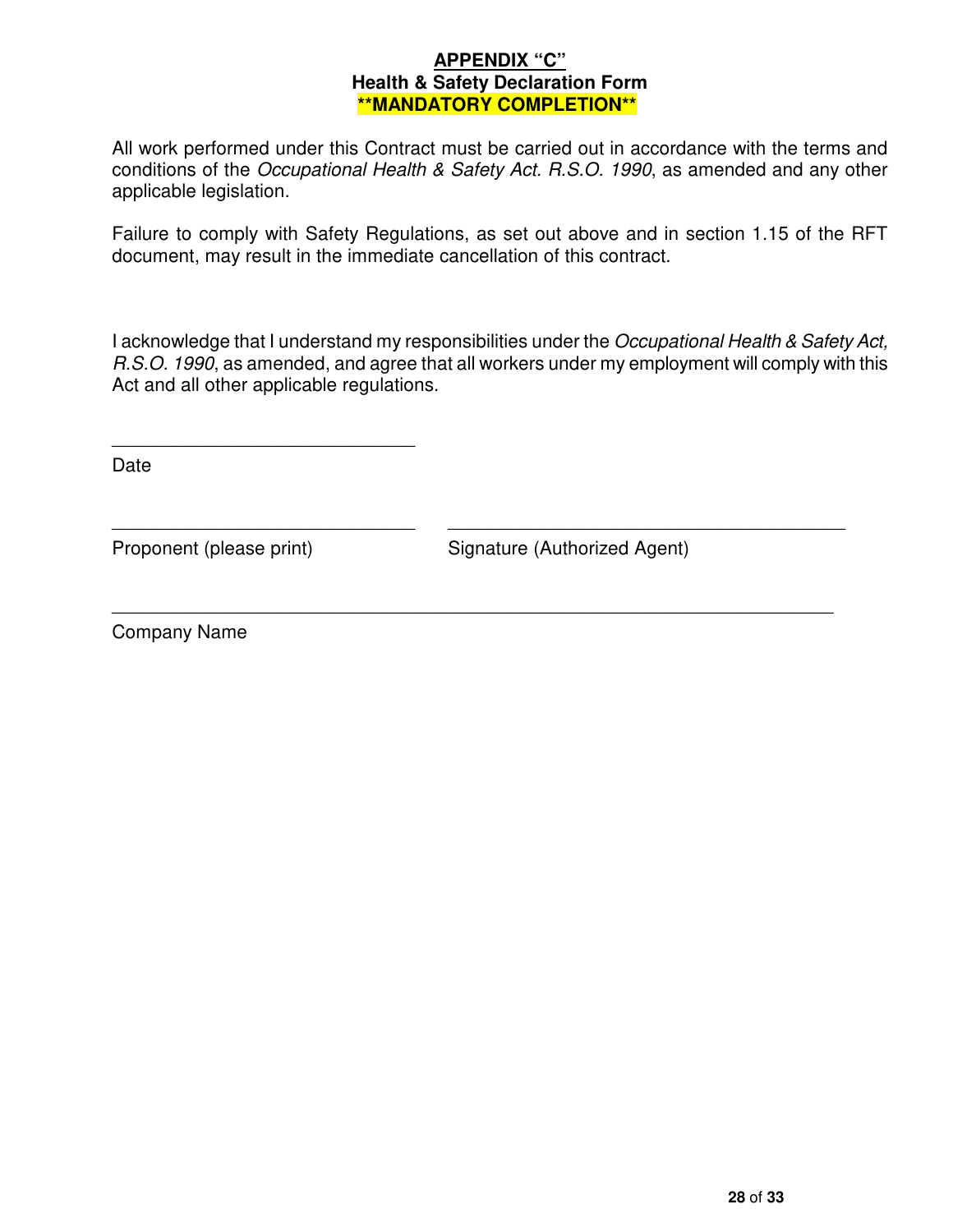#### **APPENDIX "D"**

## **Declaration Form \*\*MANDATORY COMPLETION\*\***

| For the provision of: | <b>Economic Development Strategic Plan</b> |      |       |             |  |
|-----------------------|--------------------------------------------|------|-------|-------------|--|
| As supplied by:       |                                            |      |       |             |  |
|                       | Firm Name                                  |      |       |             |  |
|                       | <b>Mailing Address</b>                     | City | Prov. | Postal Code |  |
|                       |                                            |      |       |             |  |
| To:                   | Township of Minden Hills                   |      |       |             |  |
|                       | 7 Milne Street, PO Box 359                 |      |       |             |  |

#### **The Proponent Declares:**

 $\overline{a}$ 

1. No person(s), firm or corporation, other than the Proponent, has any personal interest in this Proposal or in the award for which this Proposal is made;

Minden, ON K0M 2K0

- 2. No member of Council, no officer or employee of the Township is or will become interested directly or indirectly as a contracting party, partner, shareholder, surety or in any portion of the profits thereof, or in any of the monies to be derived, there from;
- 3. This Proposal submission is made without any connection, comparison of figures, or arrangements with, or knowledge of any other corporation, firm or person making a Proposal submission for the same and is in all respects without collusion or fraud;
- 4. By signing this submission, I confirm I have read and understood the content and requirements of this Proposal document.

This will acknowledge receipt of the following addenda and, that the pricing quoted includes the provision set out in such addenda:

**LOWEST OR ANY PROPOSAL NOT NECESSARILY ACCEPTED** 

| Dated at              | this | day of                  | . 2017 |
|-----------------------|------|-------------------------|--------|
| PRINT NAME OF WITNESS |      | PRINT NAME OF PROPONENT |        |
| SIGNATURE OF WITNESS  |      | SIGNATURE OF PROPONENT  |        |

By my signature, I hereby confirm I am a principal, or have been duly authorized by the principal/board, to sign on behalf of the above named.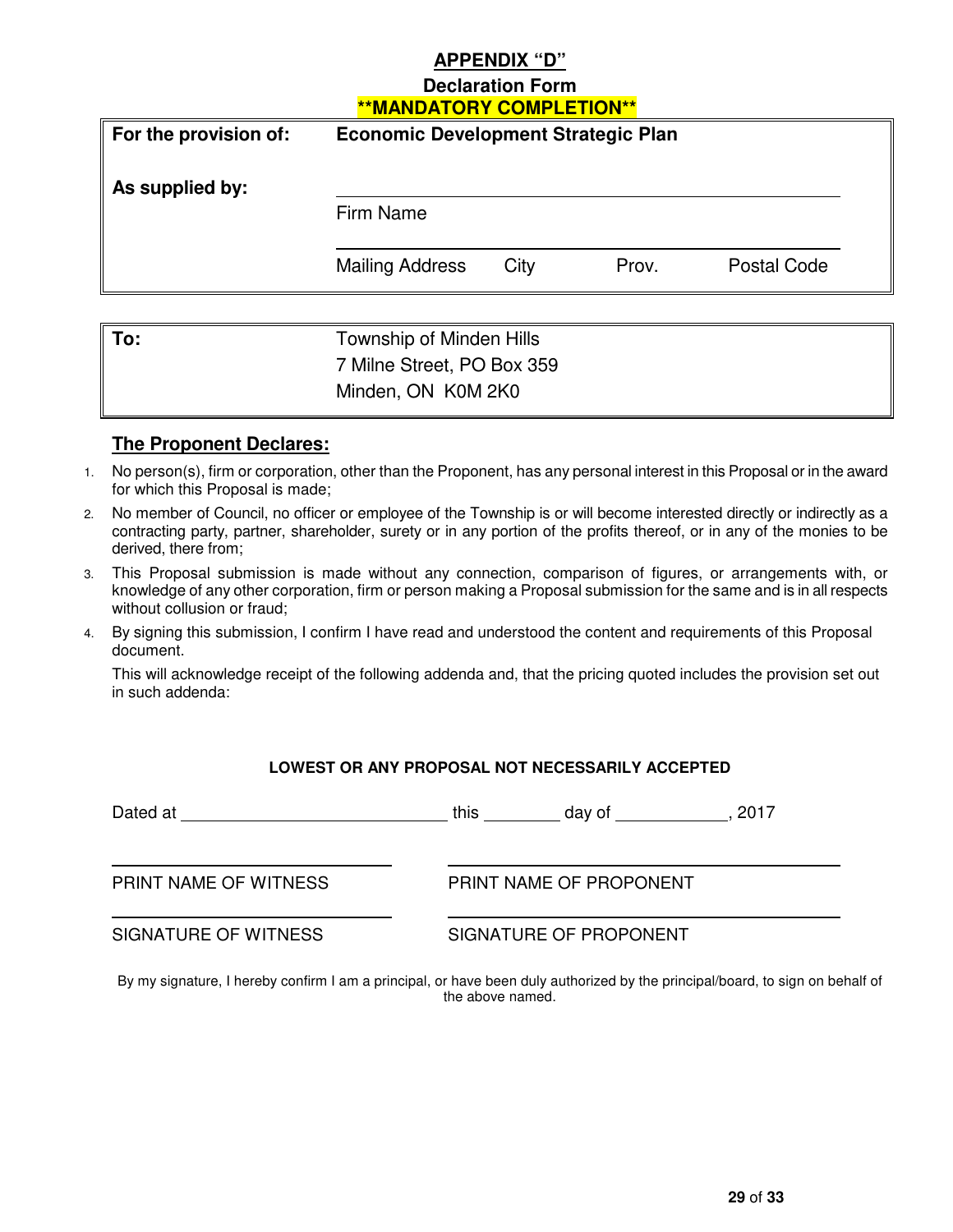## **APPENDIX "E" Evaluation Matrix**

|                                               |                                                                                                                    |             |                                                                                                                    |   |                |                              |    | <b>Selection Criteria</b>   |   |     |                  |                                      |     |       |
|-----------------------------------------------|--------------------------------------------------------------------------------------------------------------------|-------------|--------------------------------------------------------------------------------------------------------------------|---|----------------|------------------------------|----|-----------------------------|---|-----|------------------|--------------------------------------|-----|-------|
|                                               |                                                                                                                    |             | Select appropriate "Weighting Factor" for each criteria                                                            |   |                |                              |    |                             |   |     |                  |                                      |     |       |
|                                               | Incomplete                                                                                                         |             | <b>Marginal</b>                                                                                                    |   |                | Fair                         |    | Good                        |   |     | <b>Excellent</b> | <b>Township of Minden Hills</b>      |     |       |
|                                               | $\mathbf{0}$                                                                                                       | $\mathbf 0$ | 0.2                                                                                                                | 0 | $\overline{0}$ | 0.5                          | 1. | 0.7                         | 1 | 0.9 | 1                | <b>Reviewer's</b><br><b>initials</b> | avg | total |
| 1                                             |                                                                                                                    |             |                                                                                                                    |   |                | <b>Proponent Information</b> |    |                             |   |     | 40               |                                      |     |       |
|                                               |                                                                                                                    |             | (References and In-House Experience)                                                                               |   |                |                              |    |                             |   |     |                  |                                      |     |       |
|                                               | nature?                                                                                                            |             | Has consultant handled other projects of similar size and                                                          |   |                |                              |    |                             |   |     | 10 <sup>1</sup>  |                                      |     |       |
|                                               |                                                                                                                    |             | How have previous experiences been with this consultant?                                                           |   |                |                              |    |                             |   |     | 5                |                                      |     |       |
|                                               |                                                                                                                    |             | Does consultant complete work on budget?                                                                           |   |                |                              |    |                             |   |     | 5                |                                      |     |       |
| Does the consultant produce expected results? |                                                                                                                    |             |                                                                                                                    |   | 5              |                              |    |                             |   |     |                  |                                      |     |       |
|                                               | Demonstrates attention and effort to adhere to schedules<br>Consultant demonstrates commitment to liaise with Town |             |                                                                                                                    |   | 5              |                              |    |                             |   |     |                  |                                      |     |       |
|                                               |                                                                                                                    |             |                                                                                                                    |   |                |                              |    |                             |   |     | 5                |                                      |     |       |
|                                               | Consultant has sufficient back up staff to deal with complex<br>5<br>issues or staffing issues and time crunches?  |             |                                                                                                                    |   |                |                              |    |                             |   |     |                  |                                      |     |       |
| $\overline{2}$                                |                                                                                                                    |             | <b>Quality and Experience of Team</b>                                                                              |   |                |                              |    |                             |   |     | 20               |                                      |     |       |
|                                               |                                                                                                                    |             | Does the team have relevant project work experience and<br>resumes detail related experience for each team member? |   |                |                              |    |                             |   |     | 10               |                                      |     |       |
|                                               |                                                                                                                    |             | Are roles clearly defined for all team members?                                                                    |   |                |                              |    |                             |   |     | 10               |                                      |     |       |
| $\mathbf{3}$                                  |                                                                                                                    |             | <b>Methodology and Approach</b>                                                                                    |   |                |                              |    |                             |   |     | 40               |                                      |     |       |
|                                               | the project?                                                                                                       |             | Does consultant demonstrate understanding the scope of                                                             |   |                |                              |    |                             |   |     | 8                |                                      |     |       |
|                                               |                                                                                                                    |             | Does consultant demonstrate understanding of key<br>requirements of the project?                                   |   |                |                              |    |                             |   |     | 8                |                                      |     |       |
|                                               | defined?                                                                                                           |             | Does consultant's approach clearly outline how each<br>requirement will be performed? Is the work plan clearly     |   |                |                              |    |                             |   |     | 5                |                                      |     |       |
|                                               | the work?                                                                                                          |             | Are there any unique approaches identified in completion of                                                        |   |                |                              |    |                             |   |     | 5                |                                      |     |       |
|                                               |                                                                                                                    |             | Does the work plan cover all requirements mentioned in the<br>Request for Proposal?                                |   |                |                              |    |                             |   |     | 8                |                                      |     |       |
|                                               |                                                                                                                    |             | Are outcomes, results and benefits mentioned, and how the<br>objectives will be achieved?                          |   |                |                              |    |                             |   |     | 6                |                                      |     |       |
| $\overline{4}$                                |                                                                                                                    |             |                                                                                                                    |   |                | <b>Proposal Presentation</b> |    |                             |   |     | 15               |                                      |     |       |
|                                               |                                                                                                                    |             | Is the proposal complete?                                                                                          |   |                |                              |    |                             |   |     | 5                |                                      |     |       |
|                                               |                                                                                                                    |             | Is the proposal clear and concise?                                                                                 |   |                |                              |    |                             |   |     | 5                |                                      |     |       |
|                                               | fees?                                                                                                              |             | Is the proposal tight or does it open up claims for extra                                                          |   |                |                              |    |                             |   |     | 6                |                                      |     |       |
| 5                                             |                                                                                                                    |             |                                                                                                                    |   |                | <b>Schedule of Work</b>      |    |                             |   |     | 10               |                                      |     |       |
|                                               |                                                                                                                    |             | Is the schedule clearly defined?                                                                                   |   |                |                              |    |                             |   |     | 5                |                                      |     |       |
|                                               |                                                                                                                    |             | Is the schedule appropriate?                                                                                       |   |                |                              |    |                             |   |     | 5                |                                      |     |       |
|                                               |                                                                                                                    |             |                                                                                                                    |   |                |                              |    | <b>Total Points Awarded</b> |   |     | 125              |                                      |     |       |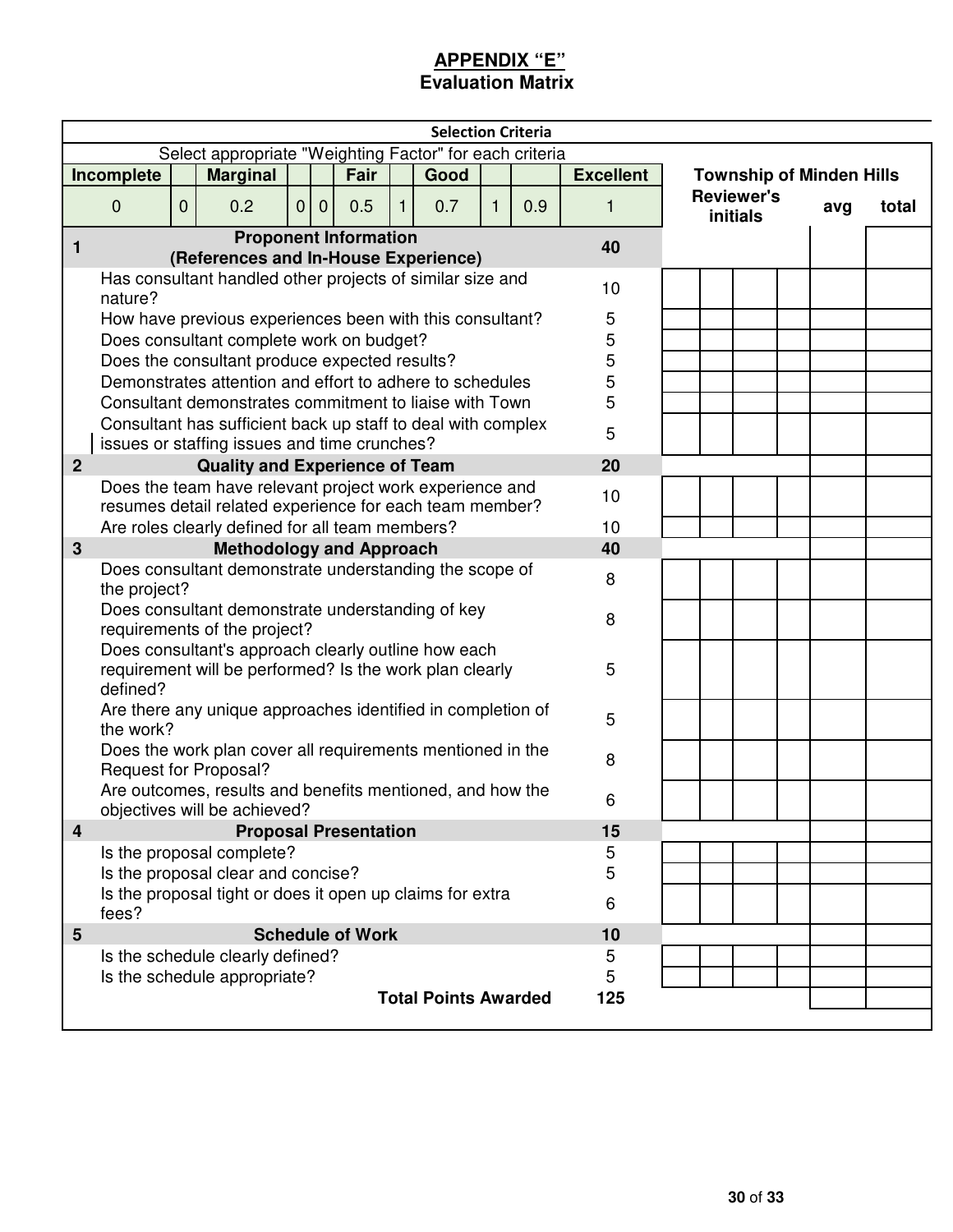#### **APPENDIX "F" Agreement Acknowledgement \*MANDATORY COMPLETION\***

In the event that the Township of Minden Hills wishes to enter into a Contract Agreement with the Successful Proponent for the provision of Economic Development Strategic Plan, upon final approval from Council.

The following Proposal document items will form part of the agreement document:

Contract Term, Proposal document including all appendices, Scope of Work, Health and Safety, Workplace Safety Insurance Board (WSIB), Insurance Requirements, Cancellation of Contract, Limited Liabilities, Protection of Work & Property, Regulation Compliance and Legislation, Accessibility, Assignment of Contract, Cancellation of Contract, Contract Liquidated Damages, Terms of Payment, Warranty, Appendices A, B, C, D, E, F, G.

The Successful Proponent hereby acknowledges, by signing below, that any information included in the Proposal submission, including the Proposal document, Form of Proposal, Appendices and/or other submission requirements, will become public information and form part of the completed Contract Agreement. The Township encourages the use of business/professional information only in all Proposal submissions. It is acknowledged that the agreement will be reviewed and agreed upon by both parties prior to signing.

In the event that a Contract Agreement is not required and your Proposal is accepted by Council and confirmed by a letter from the Township, the Proposal and the acceptance by Council shall constitute a binding contract between the Tenderer and the Township, and the successful Tenderer shall complete the work as described in accordance with the provisions, specifications and conditions outlined in the Proposal documents and shall be binding upon the heirs, executors, administrators, successors and assigns of the successful Proposal.

#### **Acknowledgement**

I confirm that I have read, understand and agree to the requirements outlined in Appendix F– Agreement Acknowledgement.

 $\overline{\phantom{a}}$  , and the contribution of the contribution of the contribution of the contribution of the contribution of the contribution of the contribution of the contribution of the contribution of the contribution of the Signature Date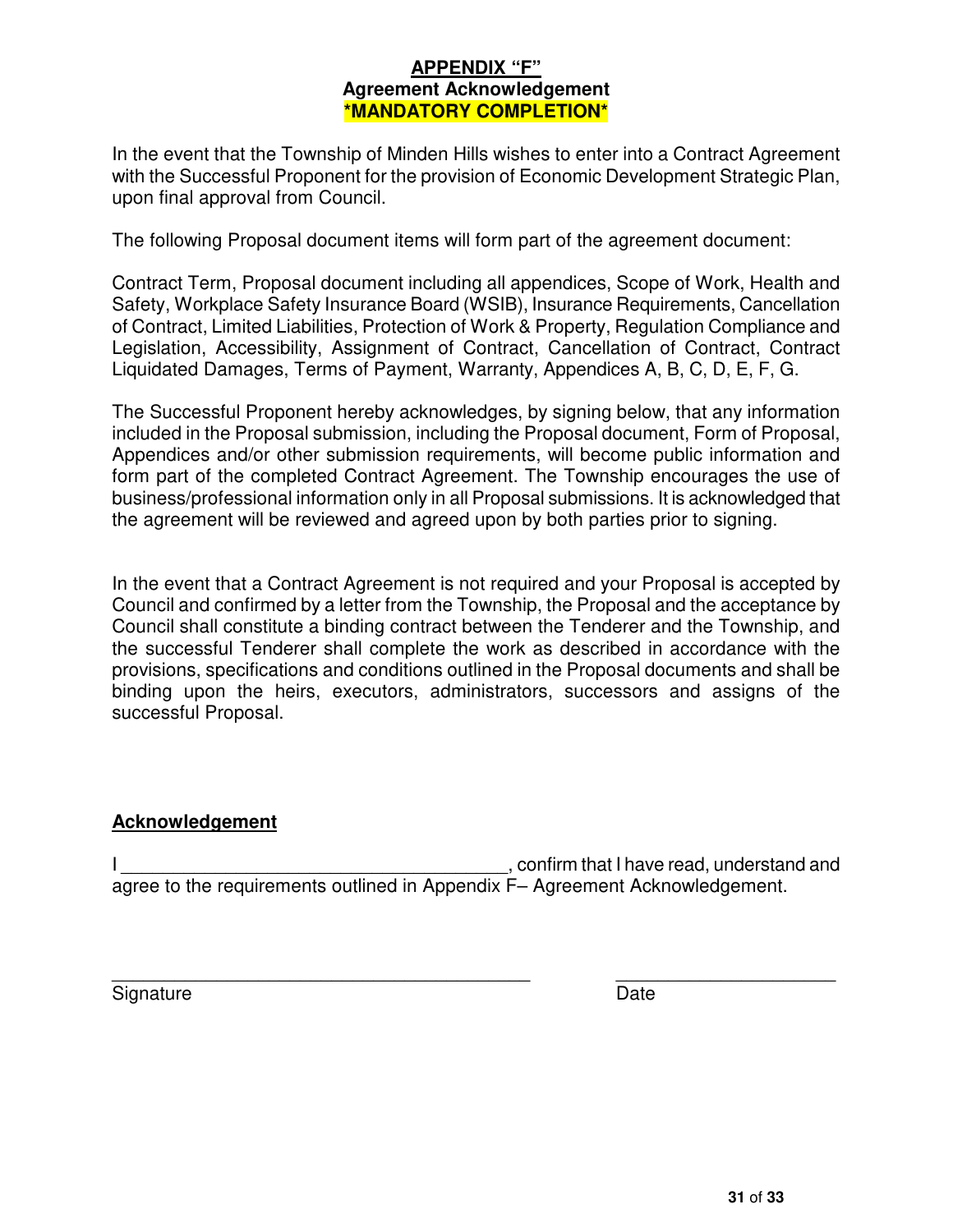## **APPENDIX "G" Price, Delivery & Warranty Schedule \*\*MANDATORY COMPLETION\*\***

**Must be submitted in a separate, sealed envelope as per Section 1.2 of the RFP document. This Appendix will be opened separately on September 21, 2017 at 1:00 pm in the Minden Hills Administration office, 2nd floor Boardroom**

| <b>Details of Goods/Services to be provided:</b>                                                                                                      |                           |  |  |  |  |  |  |
|-------------------------------------------------------------------------------------------------------------------------------------------------------|---------------------------|--|--|--|--|--|--|
| 1) Proposal No. ADM 17-002: Economic Development Strategic Plan                                                                                       |                           |  |  |  |  |  |  |
| 2) Period of Time Goods and/or Services Required:                                                                                                     |                           |  |  |  |  |  |  |
| October 1, 2017 – September 27, 2018. This project is time sensitive and the Plan must be<br>Adopted by Council on September 27, 2018.                |                           |  |  |  |  |  |  |
| 3a) Cost for Consulting Services for the preparation of an Economic<br>Development Strategic Plan to be provided as specified in the<br>RFT document. | \$                        |  |  |  |  |  |  |
| <b>HST</b>                                                                                                                                            | -\$                       |  |  |  |  |  |  |
| <b>3a Total</b>                                                                                                                                       | $\boldsymbol{\mathsf{s}}$ |  |  |  |  |  |  |
| 3b) Cost for Public Meetings/Open Houses (Note: must not be included in 3a above).                                                                    |                           |  |  |  |  |  |  |
| Week of February 15, 2018 Stakeholder Meeting                                                                                                         | \$                        |  |  |  |  |  |  |
|                                                                                                                                                       |                           |  |  |  |  |  |  |
| July 7, 2018 Public Open House                                                                                                                        | \$                        |  |  |  |  |  |  |
| July 10, 2018 Public Open House                                                                                                                       | \$                        |  |  |  |  |  |  |
| <b>HST</b>                                                                                                                                            | \$                        |  |  |  |  |  |  |
| <b>3b Total</b>                                                                                                                                       | \$                        |  |  |  |  |  |  |